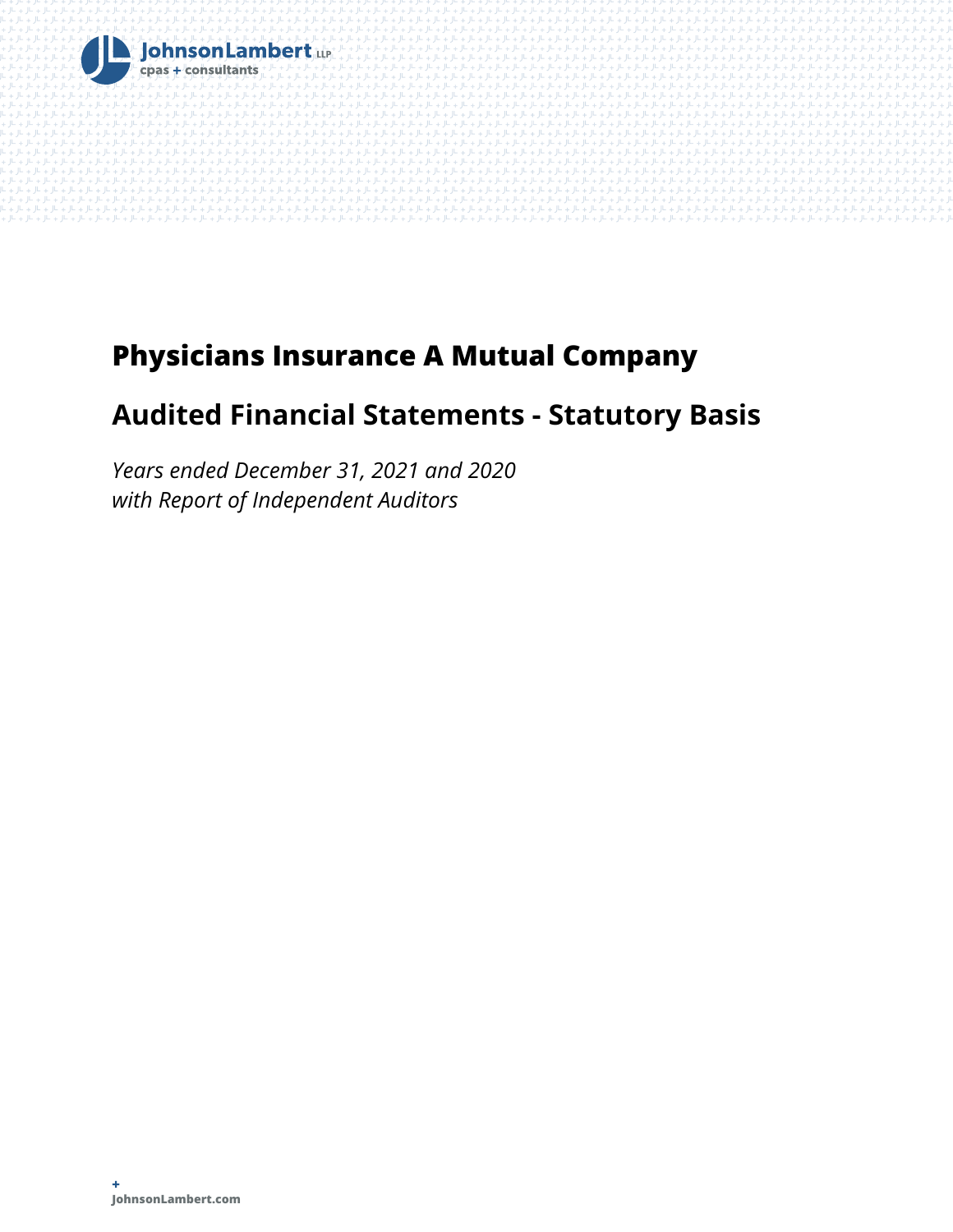## Audited Financial Statements - Statutory Basis

Years ended December 31, 2021 and 2020

#### **Contents**

|--|--|--|--|

### Audited Financial Statements - Statutory Basis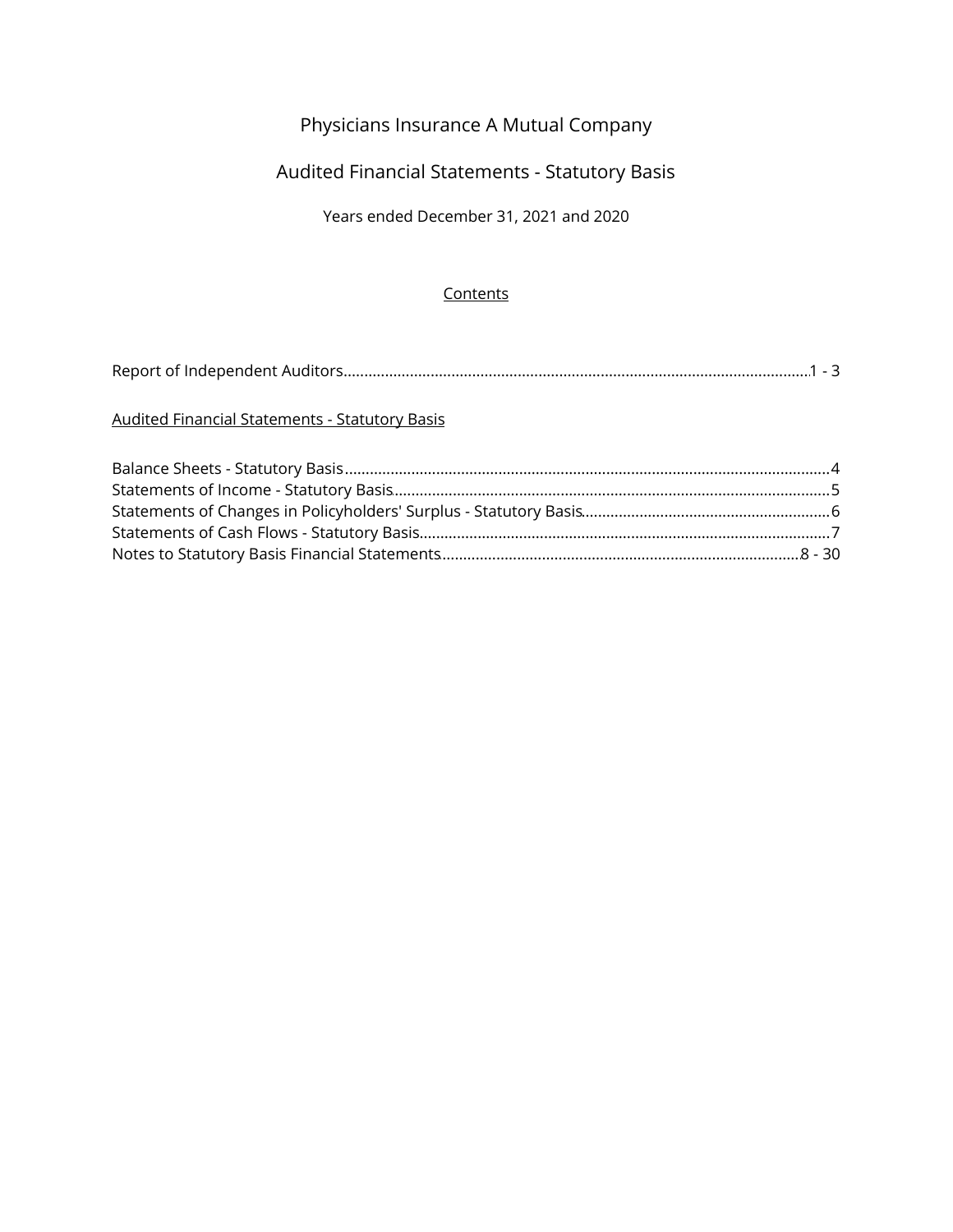

## Report of Independent Auditors

Board of Directors Physicians Insurance A Mutual Company

#### *Opinions*

We have audited the statutory financial statements of Physicians Insurance A Mutual Company (the Company), which comprise the statutory balance sheet as of December 31, 2021, and the related statutory statements of income, changes in capital and surplus, and cash flows for the year then ended, and the related notes to the financial statements.

#### *Unmodified Opinion on Regulatory Basis of Accounting*

In our opinion, the accompanying financial statements present fairly, in all material respects, the admitted assets, liabilities, and capital and surplus of the Company as of December 31, 2021, and the results of its operations and its cash flows for the year then ended, in accordance with the basis of accounting described in Note 2.

#### *Adverse Opinion on U.S. Generally Accepted Accounting Principles*

In our opinion, because of the significance of the matter discussed in the Basis for Adverse Opinion on U.S. Generally Accepted Accounting Principles section of our report, the financial statements do not present fairly, in accordance with accounting principles generally accepted in the United States of America, the financial position of the Company as of December 31, 2021, or the results of its operations or its cash flows for the year then ended.

#### *Basis for Opinions*

We conducted our audit in accordance with auditing standards generally accepted in the United States of America (GAAS). Our responsibilities under those standards are further described in the Auditor's Responsibilities for the Audit of the Financial Statements section of our report. We are required to be independent of the Company, and to meet our other ethical responsibilities, in accordance with the relevant ethical requirements relating to our audit. We believe that the audit evidence we have obtained is sufficient and appropriate to provide a basis for our audit opinions.

#### *Basis for Adverse Opinion on U.S. Generally Accepted Accounting Principles*

As described in Note 2 to the financial statements, the Company prepared these financial statements using accounting practices prescribed or permitted by the Washington State Office of the Insurance Commissioner, which is a basis of accounting other than accounting principles generally accepted in the United States of America. The effects on the financial statements of the variances between these statutory accounting practices described in Note 2 and accounting principles generally accepted in the United States of America, although not reasonably determinable, are presumed to be material and pervasive.

#### *Other Matter*

The financial statements of the Company as of and for the year ended December 31, 2020, were audited by another auditor, who on June 1, 2021, expressed an adverse opinion on those statements in accordance with U.S. Generally Accepted Accounting Principles and an unmodified opinion on those statements in accordance with the basis of accounting described in Note 2.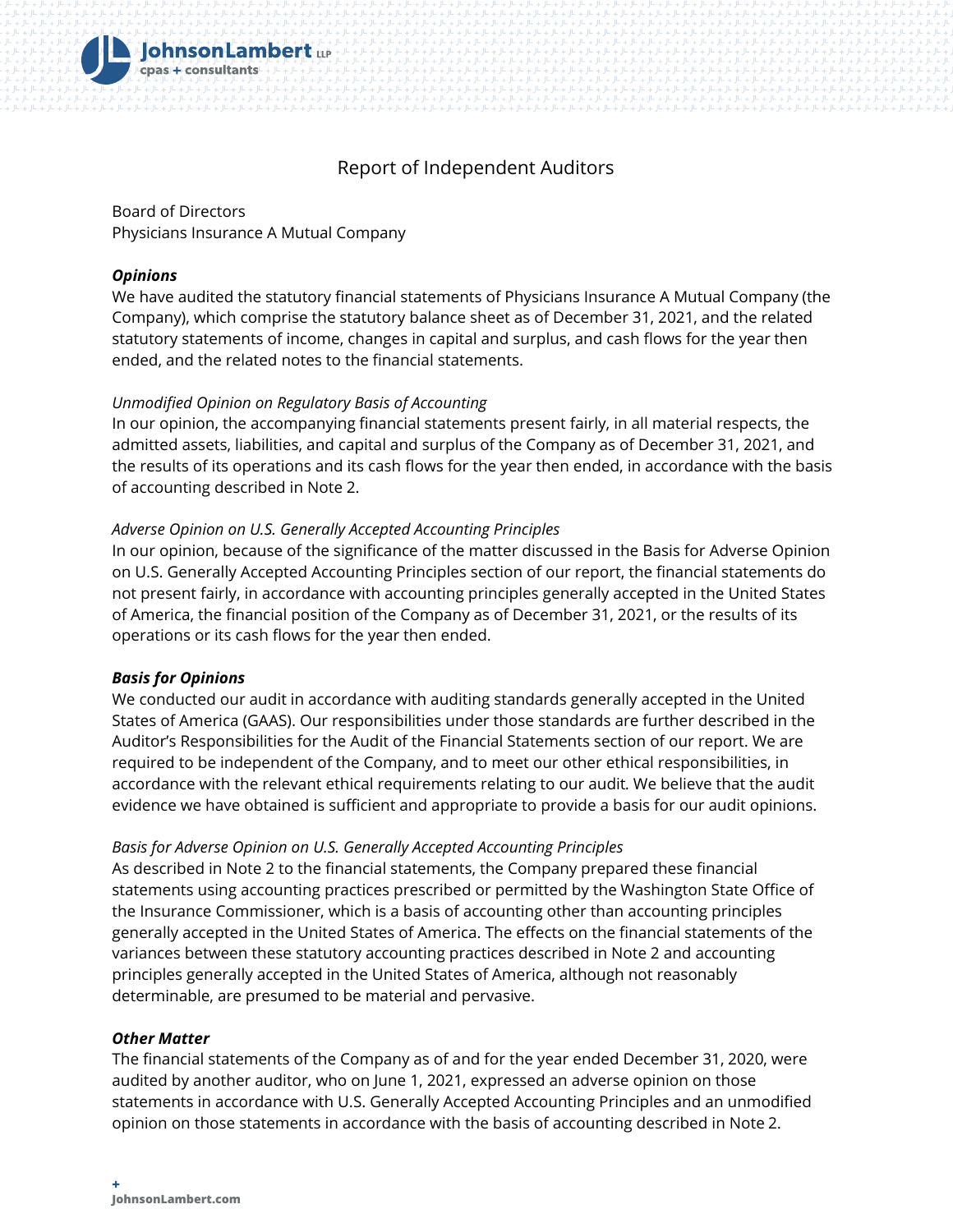#### *Responsibilities of Management for the Financial Statements*

Management is responsible for the preparation and fair presentation of these financial statements in accordance with the accounting practices prescribed or permitted by the Washington State Office of the Insurance Commissioner. Management is also responsible for the design, implementation, and maintenance of internal control relevant to the preparation and fair presentation of financial statements that are free from material misstatement, whether due to fraud or error.

In preparing the financial statements, management is required to evaluate whether there are conditions or events, considered in the aggregate, that raise substantial doubt about the Company's ability to continue as a going concern for one year after the date that the financial statements are issued.

#### *Auditor's Responsibilities for the Audit of the Financial Statements*

Our objectives are to obtain reasonable assurance about whether the financial statements as a whole are free from material misstatement, whether due to fraud or error, and to issue an auditor's report that includes our opinion. Reasonable assurance is a high level of assurance but is not absolute assurance and therefore is not a guarantee that an audit conducted in accordance with GAAS will always detect a material misstatement when it exists. The risk of not detecting a material misstatement resulting from fraud is higher than for one resulting from error, as fraud may involve collusion, forgery, intentional omissions, misrepresentations, or the override of internal control. Misstatements are considered material if there is a substantial likelihood that, individually or in the aggregate, they would influence the judgment made by a reasonable user based on the financial statements.

In performing an audit in accordance with GAAS, we

- Exercise professional judgment and maintain professional skepticism throughout the audit.
- Identify and assess the risks of material misstatement of the financial statements, whether due to fraud or error, and design and perform audit procedures responsive to those risks. Such procedures include examining, on a test basis, evidence regarding the amounts and disclosures in the financial statements.
- Obtain an understanding of internal control relevant to the audit in order to design audit procedures that are appropriate in the circumstances, but not for the purpose of expressing an opinion on the effectiveness of the Company's internal control. Accordingly, no such opinion is expressed.
- Evaluate the appropriateness of accounting policies used and the reasonableness of significant accounting estimates made by management, as well as evaluate the overall presentation of the financial statements.
- Conclude whether, in our judgment, there are conditions or events, considered in the aggregate, that raise substantial doubt about the Company's ability to continue as a going concern for a reasonable period of time.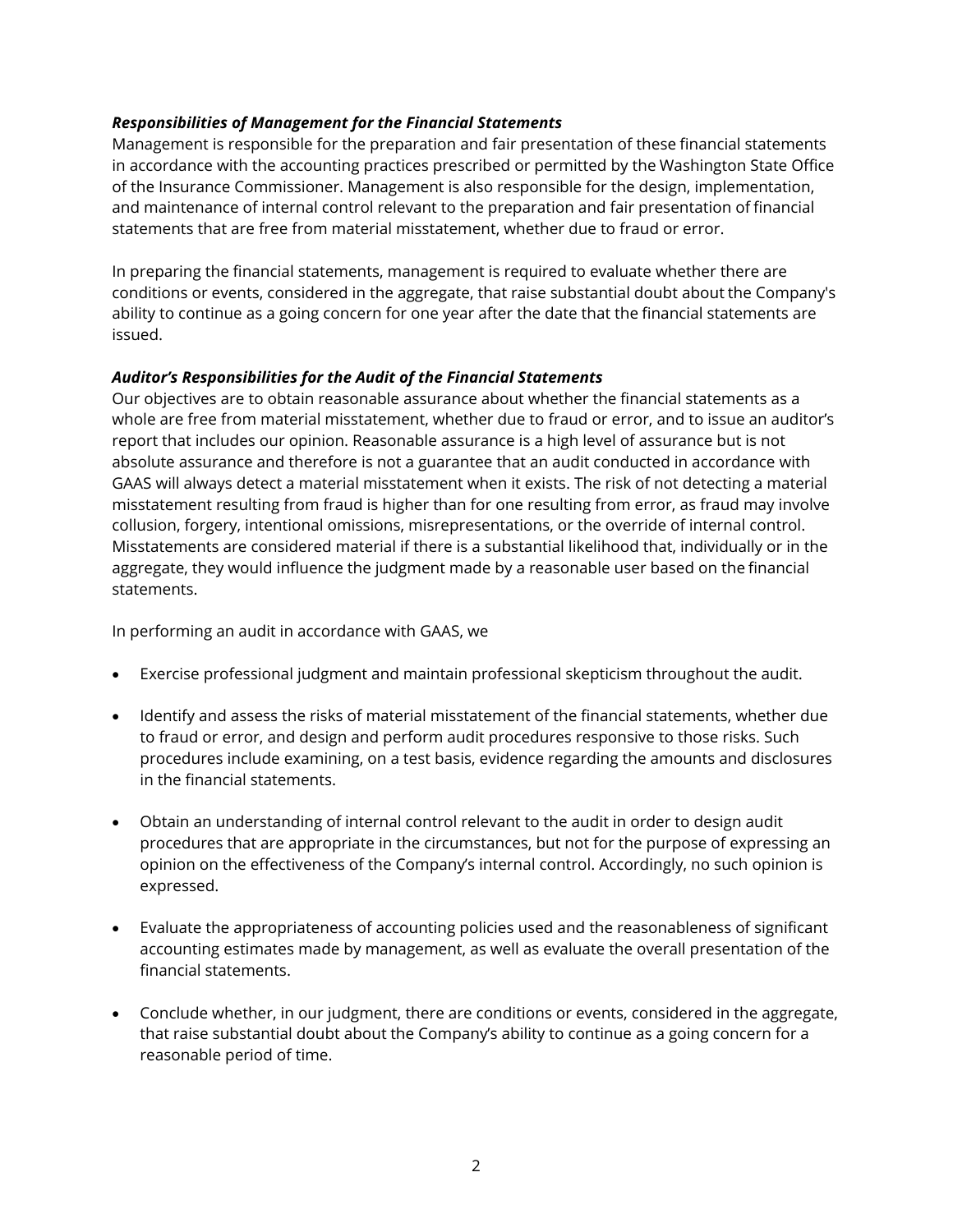We are required to communicate with those charged with governance regarding, among other matters, the planned scope and timing of the audit, significant audit findings, and certain internal control–related matters that we identified during the audit.

Johnson Jambert LLP

Atlanta, Georgia May 31, 2022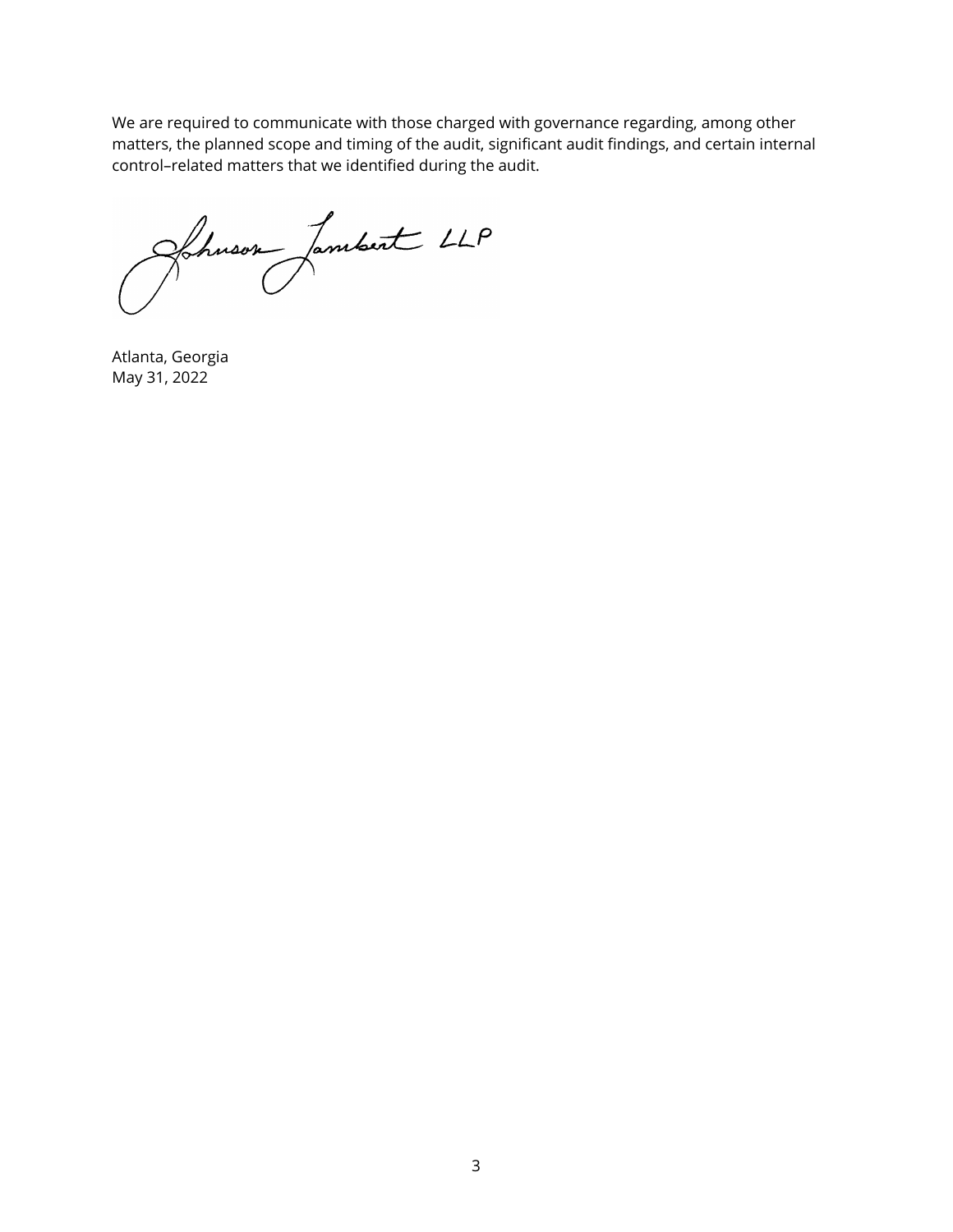## Balance Sheets - Statutory Basis

#### As of December 31, 2021 and 2020

|                                                            | 2021          | 2020                        |
|------------------------------------------------------------|---------------|-----------------------------|
| <b>Admitted assets</b>                                     |               |                             |
| Cash and investments:                                      |               |                             |
| <b>Bonds</b>                                               | \$396,576,963 | \$394,465,378               |
| Common stock                                               | 94,272,619    | 88,575,343                  |
| Cash and cash equivalents                                  | 36,539,979    | 26,758,756                  |
| Other invested assets                                      | 20,171,778    | 5,561,827                   |
| Total cash and investments                                 | 547,561,339   | 515,361,304                 |
| Uncollected premiums and agents' balances in the course of |               |                             |
| collection                                                 | 24,990,646    | 26,388,594                  |
| Reinsurance recoverables on paid losses                    | 579,599       | 3,563,721                   |
| EDP equipment and software                                 | 60,618        | 184,905                     |
| Accrued interest and dividends                             | 2,915,667     | 3,076,252                   |
| Receivable from affiliates                                 | 1,149,775     | 1,003,932                   |
| Federal income tax recoverable                             | 1,801,826     |                             |
| Other assets                                               | 1,006,328     | 783,659                     |
| <b>Total admitted assets</b>                               |               | \$580,065,798 \$550,362,367 |
| Liabilities and policyholders' surplus                     |               |                             |
| <b>Liabilities</b>                                         |               |                             |
| Reserves for losses                                        | \$            | 170,725,622 \$ 152,079,833  |
| Reserves for loss adjustment expenses                      | 61,908,953    | 56,393,443                  |
| Reinsurance payable on paid losses and loss adjustment     |               |                             |
| expenses                                                   | 1,609,210     | 2,374,284                   |
| Unearned premiums                                          | 33,394,677    | 41,057,157                  |
| Advance premiums                                           | 12,884,949    | 9,236,612                   |
| Other expenses                                             | 4,477,163     | 4,586,786                   |
| Retroactive reinsurance reserves assumed                   | 2,000,000     | 1,926,178                   |
| Taxes, licenses, and fees payable                          | 78,738        | 197,932                     |
| Provision for reinsurance                                  | 587,011       | 357,987                     |
| Ceded reinsurance premium payable to reinsurers            | 490,282       | 3,435,744                   |
| Federal income taxes payable                               |               | 218,871                     |
| Net deferred tax liability                                 | 4,818,235     | 2,422,159                   |
| Payable for securities                                     | 103,020       |                             |
| <b>Total liabilities</b>                                   | 293,077,860   | 274,286,986                 |
| <b>Policyholders' surplus</b>                              | 286,987,938   | 276,075,381                 |
| Total liabilities and capital and surplus                  | 580,065,798   | \$550,362,367               |

*See accompanying notes to the statutory basis financial statements.*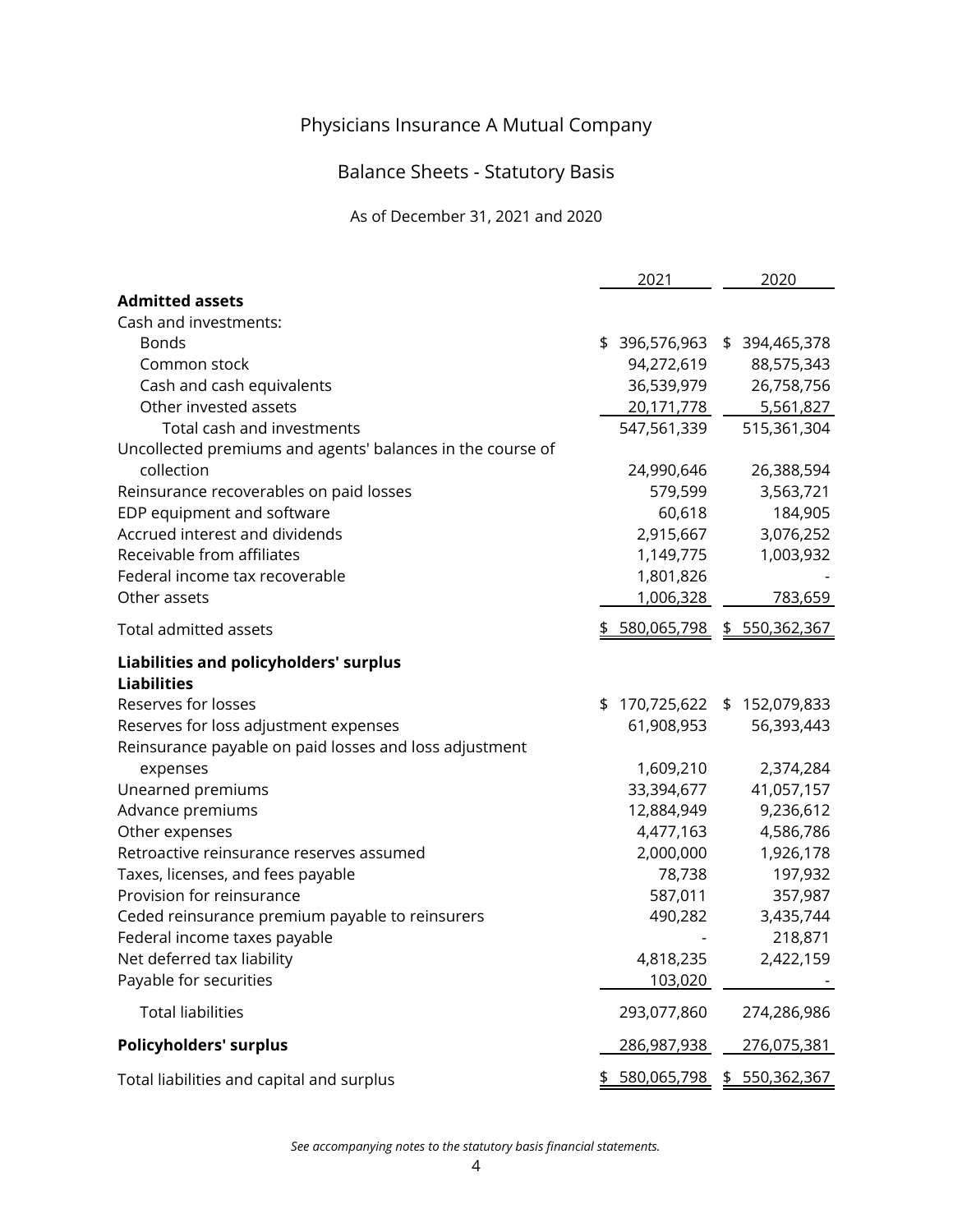## Statements of Income - Statutory Basis

#### Years ended December 31, 2021 and 2020

|                                                             | 2021              | 2020          |
|-------------------------------------------------------------|-------------------|---------------|
| Revenues                                                    |                   |               |
| Premiums earned                                             | 151,724,530<br>\$ | \$139,609,365 |
| Less: ceded reinsurance premiums earned                     | 34,576,715        | 29,976,980    |
| Net premiums earned                                         | 117,147,815       | 109,632,385   |
| <b>Losses and expenses</b>                                  |                   |               |
| Net losses incurred                                         | 67,823,828        | 59,551,016    |
| Net loss adjustment expenses incurred                       | 40,101,720        | 34,578,879    |
| Other underwriting expenses incurred                        | 24,683,640        | 30, 388, 717  |
| Total underwriting deductions                               | 132,609,188       | 124,518,612   |
| Net underwriting loss                                       | (15,461,373)      | (14,886,227)  |
| <b>Investment income</b>                                    |                   |               |
| Net investment income earned                                | 11,235,751        | 12,379,280    |
| Net realized capital gains, less taxes of \$2,650,544 and   |                   |               |
| \$2,660,305 at December 31, 2021 and 2020, respectively     | 9,971,095         | 10,007,813    |
| Net investment gain                                         | 21,206,846        | 22,387,093    |
| <b>Other income (loss)</b>                                  |                   |               |
| Net loss from agents' or premium balances charged off       | (33,010)          | (6, 552)      |
| Finance and service charges not included in premiums        |                   | 59,184        |
| Other (expense) income, net                                 | (1, 269, 642)     | 502,489       |
| Total other (loss) income                                   | (1, 302, 652)     | 555,121       |
| Income before dividends to policyholders and before federal |                   |               |
| income taxes                                                | 4,442,821         | 8,055,987     |
| Dividends to policyholders                                  |                   | 5,001,642     |
| Income after dividends to policyholders and before federal  |                   |               |
| income taxes                                                | 4,442,821         | 3,054,345     |
| Federal income tax benefit                                  | (2,838,901)       | (1,366,265)   |
| Net income                                                  | 7,281,722         | 4,420,610     |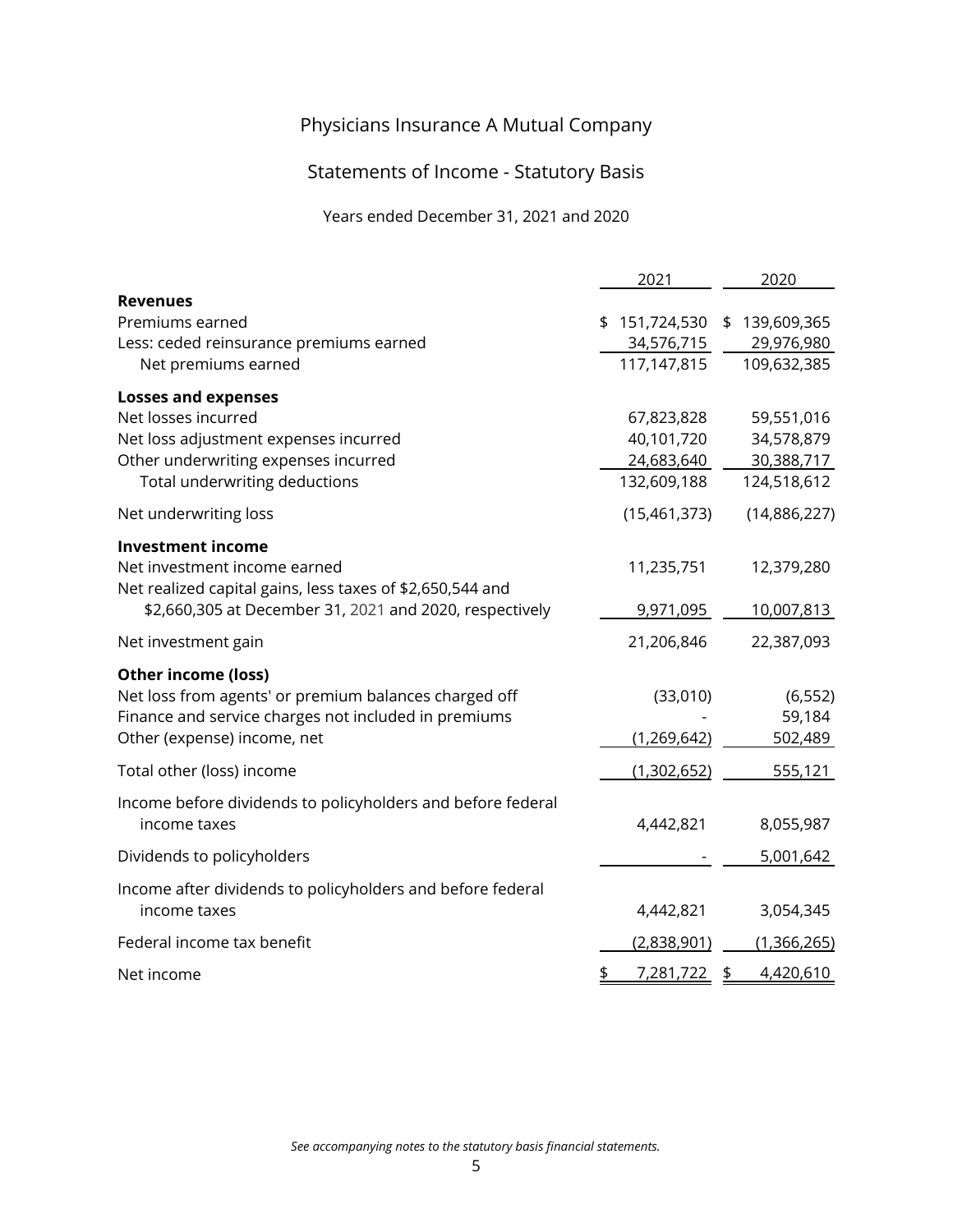## Statements of Changes in Policyholders' Surplus - Statutory Basis

#### Years ended December 31, 2021 and 2020

|                                                    | 2021          | 2020              |
|----------------------------------------------------|---------------|-------------------|
| Policyholders' surplus, beginning of year          | \$276,075,381 | \$270,165,947     |
| Net income                                         | 7,281,722     | 4,420,610         |
| Change in unauthorized reinsurance                 | (229, 024)    | (256, 702)        |
| Change in nonadmitted assets                       | (312, 367)    | 1,116,184         |
| Change in net unrealized capital gains, net of tax | 5,269,959     | 451,390           |
| Change in net deferred income tax                  | (1,097,733)   | 177,952           |
| Policyholders' surplus, end of year                | 286,987,938   | 276,075,381<br>\$ |

*See accompanying notes to the statutory basis financial statements.*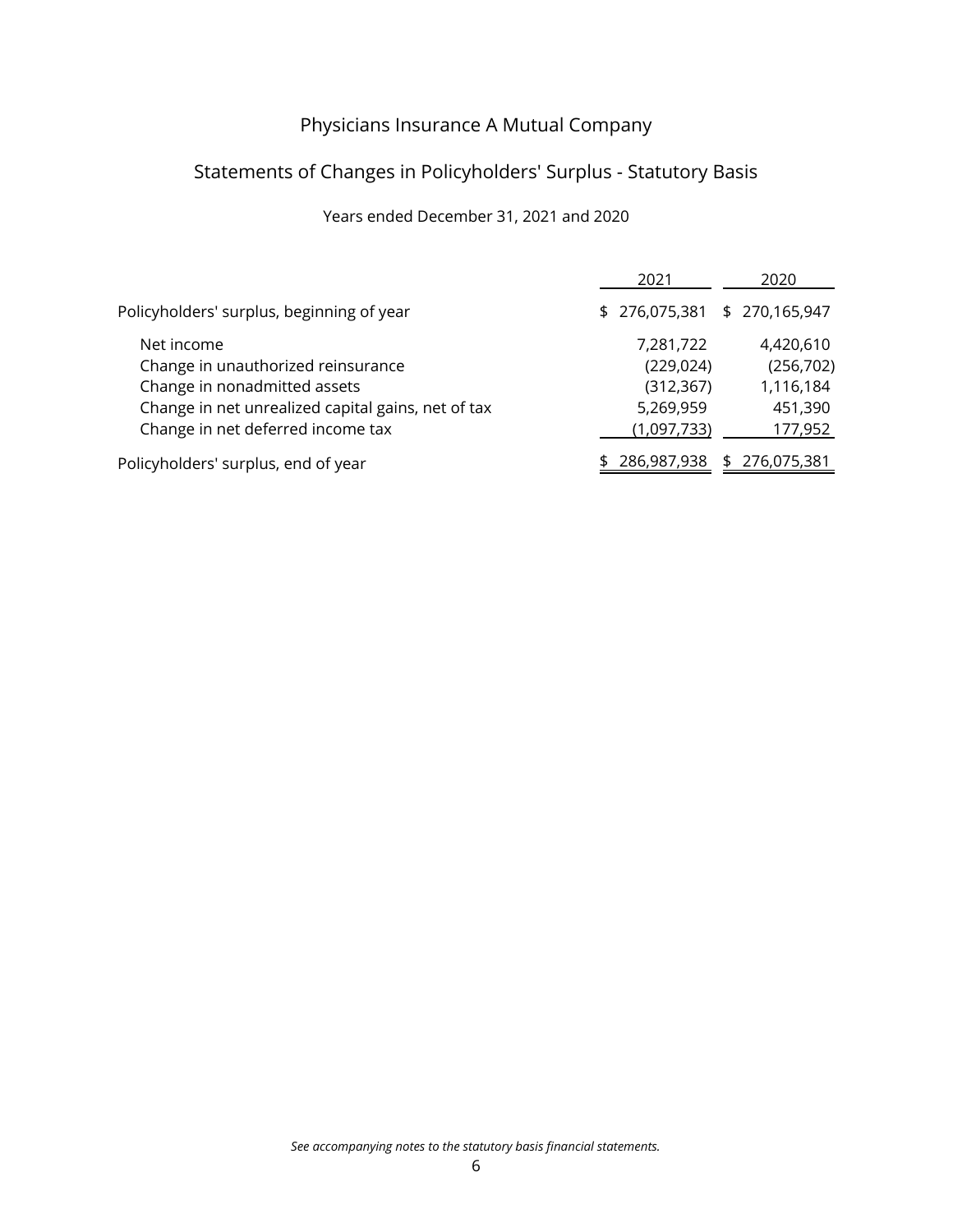## Statements of Cash Flows - Statutory Basis

Years ended December 31, 2021 and 2020

|                                                     | 2021                    | 2020                    |
|-----------------------------------------------------|-------------------------|-------------------------|
| <b>Cash flows from operating activities</b>         |                         |                         |
| Premiums collected, net of reinsurance              | 112,776,484<br>\$       | 103,508,713<br>\$       |
| Net investment income                               | 13,858,537              | 15,299,609              |
| Miscellaneous (expense) income                      | (1,302,652)             | 55,119                  |
| Total income                                        | 125,332,369             | 118,863,441             |
| Benefits and loss-related payments                  | 47,105,159              | 54,434,878              |
| Expenses paid                                       | 58,851,277              | 58,378,236              |
| Dividends paid                                      |                         | 5,001,642               |
| Federal and foreign income taxes paid               | 1,832,340               | 406,431                 |
| Total                                               | 107,788,776             | 118,221,187             |
| Net cash flows from operating activities            | 17,543,593              | 642,254                 |
| <b>Cash flows from investing activities</b>         |                         |                         |
| Proceeds from investments sold, matured, or repaid: |                         |                         |
| <b>Bonds</b>                                        | 92,965,877              | 71,985,791              |
| Common stocks                                       | 20,110,395              | 21,119,883              |
| Other invested assets                               | 225,496                 |                         |
| Total investment proceeds                           | 113,301,768             | 93,105,674              |
| Cost of investments acquired:<br><b>Bonds</b>       |                         |                         |
| Common stocks                                       | 97,914,713<br>4,123,276 | 83,491,560<br>2,199,863 |
| Other invested assets                               | 17,303,020              |                         |
| Miscellaneous applications                          | (103, 021)              |                         |
| Total investments acquired                          | 119,237,988             | 85,691,423              |
| Net cash flows from investing activities            | (5,936,220)             | 7,414,251               |
| <b>Financing and miscellaneous activities</b>       |                         |                         |
| Other cash applied                                  | (1,826,150)             | (1, 132, 290)           |
| Net cash flows from financing activities            | (1,826,150)             | (1, 132, 290)           |
| Net change in cash and cash equivalents             | 9,781,223               | 6,924,215               |
| <b>Cash and cash equivalents</b>                    |                         |                         |
| Beginning of year                                   | 26,758,756              | 19,834,541              |
| End of year                                         | 36,539,979<br>\$        | 26,758,756<br>\$        |

*See accompanying notes to the statutory basis financial statements.*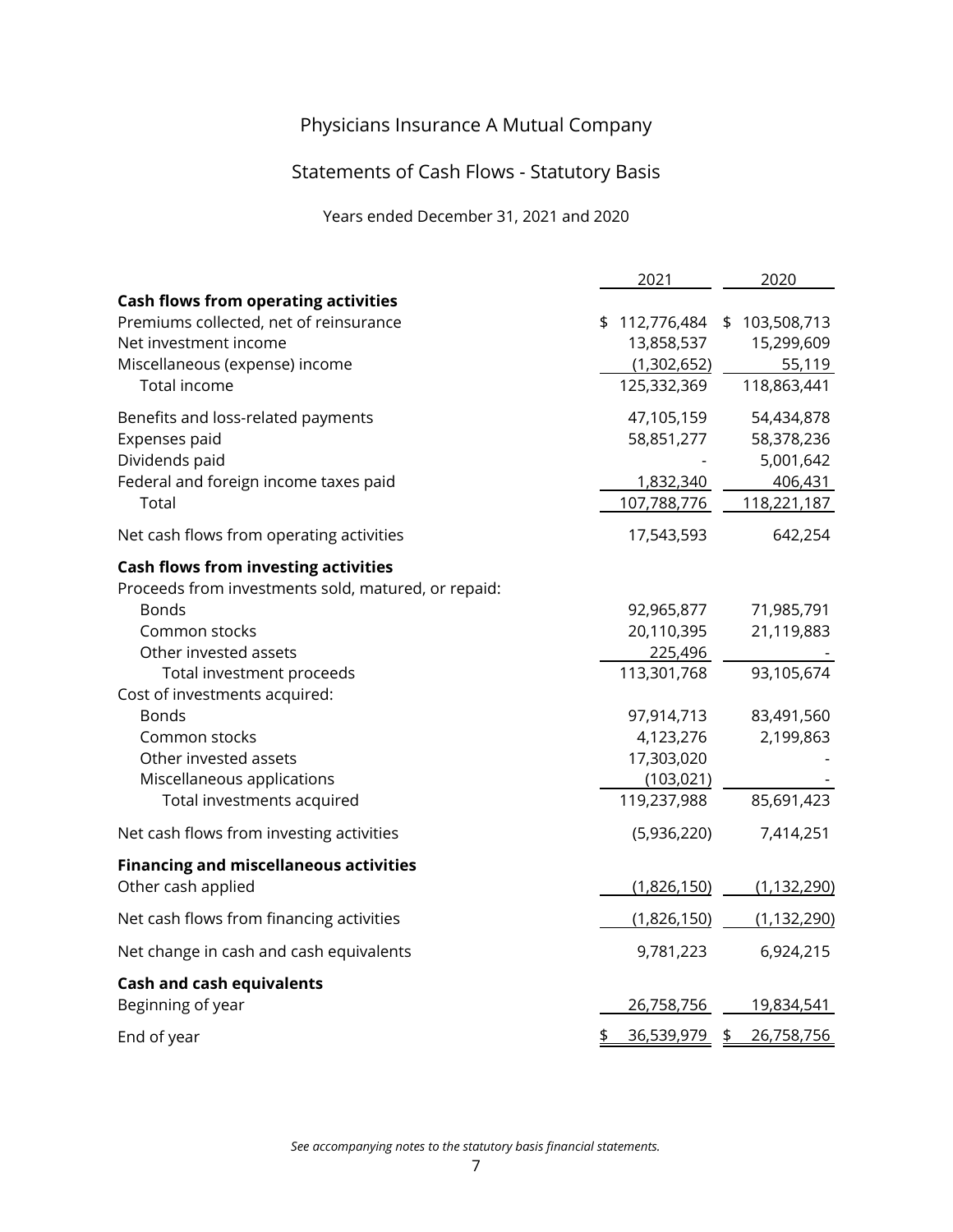## Notes to Statutory Basis Financial Statements

Years ended December 31, 2021 and 2020

#### **Note 1 - Organization**

Physicians Insurance A Mutual Company (the Company) provides comprehensive professional liability insurance to physicians and hospitals practicing primarily in the states of Washington, Oregon, Idaho, and Alaska. The Company writes claims-made professional liability policies, provider excess, and medical stop-loss policies for organizations and self-insured employers.

The Company is a mutual insurance company. The Company owns 100% of the equity or membership interests of the following subsidiaries:

Association Insurance Services, Inc. - Insurance agency, wholly owned subsidiary Alternative Insurance Management Services, LLC (AIMS) - wholly owned subsidiary PHYSIS Corporation - Inactive financial planning firm, wholly owned subsidiary Washington State Physicians Insurance Association, Inc. - wholly owned subsidiary Alterna, LLC - Captive management company, 100% owned by AIMS Experix, LLC - Captive management service company, 100% owned by AIMS Novaris, LLC - Captive insurance company, 100% owned by AIMS

MedChoice Risk Retention Group, Inc. (MedChoice) is controlled by the Company through its status as a sponsored captive of Novaris, LLC.

#### **Note 2 - Significant Accounting Policies**

The Company, domiciled in Washington state, prepares its statutory basis financial statements in conformity with the National Association of Insurance Commissioners (NAIC) *Accounting Practices and Procedures Manual,* which has been adopted by the state of Washington, subject to any deviations prescribed or permitted by the Washington State Office of the Insurance Commissioner (Department). The Department has no significant accounting practices that differ from those found in NAIC statutory accounting principles.

NAIC accounting practices differ in certain respects from U.S. generally accepted accounting principles (GAAP). The effects on the financial statements of the variances between these statutory accounting practices and GAAP, although not reasonably determinable, are presumed to be material and pervasive. Significant differences are as follows:

 *Policy Acquisition Costs* - Acquisition expenses relating to the issuance of new policies are charged to expense as incurred. Under GAAP, certain policy acquisition costs to the extent recoverable would be deferred and amortized over the effective period of the related insurance policies.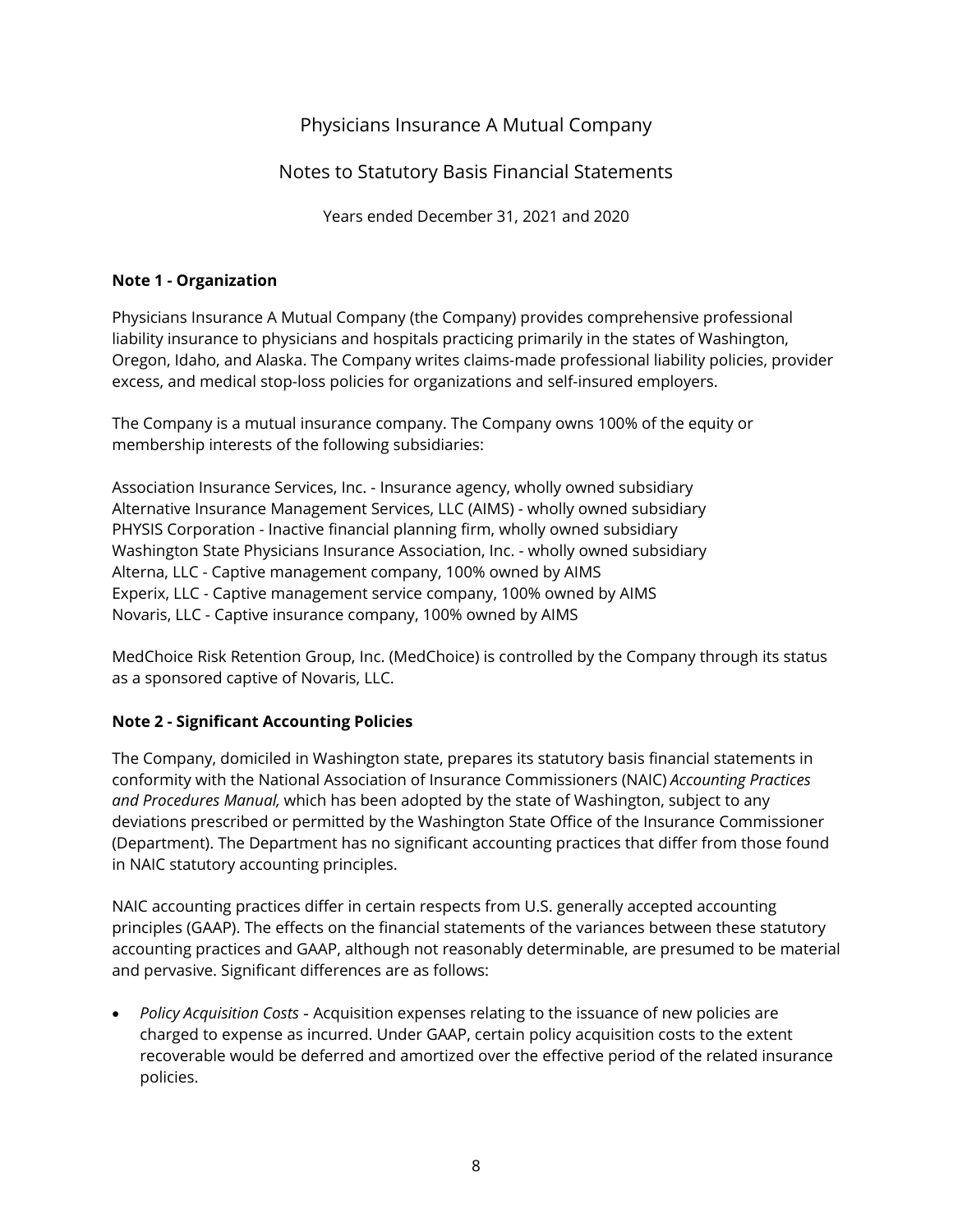## Notes to Statutory Basis Financial Statements (Continued)

#### **Note 2 - Significant Accounting Policies (Continued)**

- *Nonadmitted Assets -* Certain assets designated as "nonadmitted" assets are excluded from the balance sheets, and the changes in such assets are credited or charged directly to unassigned surplus. These assets primarily consist of unaudited subsidiaries, the nonadmitted portion of deferred taxes, and certain property and equipment. Under GAAP, such assets are included on the balance sheets to the extent that those assets are not impaired.
- *Investments -* Investments are carried at values prescribed by the NAIC. Generally, bonds are stated at amortized cost (unless the NAIC requires fair value), and equity securities of nonaffiliates are stated at fair value with changes in fair value recognized directly to policyholders' surplus net of related deferred taxes. Under GAAP, bonds would be designated at purchase as held-to-maturity, trading, or available for sale. Held-to-maturity fixed maturity investments would be reported at amortized cost, and the remaining fixed maturity investments would be reported at fair value, with unrealized holding gains and losses reported in operations for those designated as trading and as a separate component of other comprehensive income, net of the related deferred taxes, for those designated as available for sale. Equity securities would be reported at fair value with changes in fair value recognized in the Company's results of operations within net realized gains and losses on financial instruments.
- *Investments in Subsidiaries* The Company's investments in its insurance affiliates are included in other invested assets and are carried at their underlying statutory or GAAP equity. Changes in the carrying value of affiliates are recorded directly to policyholders' surplus. Under GAAP, changes in the carrying value of affiliates are recorded in earnings.
- *Deferred Taxes -* Deferred tax assets and liabilities are determined in a manner similar to GAAP; however, additional criteria are then applied to those assets that may require certain amounts to be nonadmitted. The change in net deferred tax assets is recorded as a change in policyholders' surplus. Under GAAP, a deferred tax asset is recorded for the amount of gross deferred tax assets expected to be realized in future years, and a valuation allowance is established for deferred tax assets not realizable.
- *Loss and Loss Adjustment Expenses -* Ceded reinsurance recoverables on unpaid losses and loss adjustment expenses (LAE) are recorded as a reduction to the reserves for losses and LAE. Additionally, the unexpired portion of ceded reinsurance premiums is recorded as a reduction of unearned premiums. Under GAAP, ceded reinsurance recoverables and ceded reinsurance premiums are reported as assets.
- *Provision for Reinsurance* A liability is provided for uncollateralized reinsurance balances of reinsurers not authorized to do business by the Department, and changes to those amounts are credited or charged directly to policyholders' surplus. Under GAAP, an allowance for amounts deemed uncollectible would be established through a charge to earnings.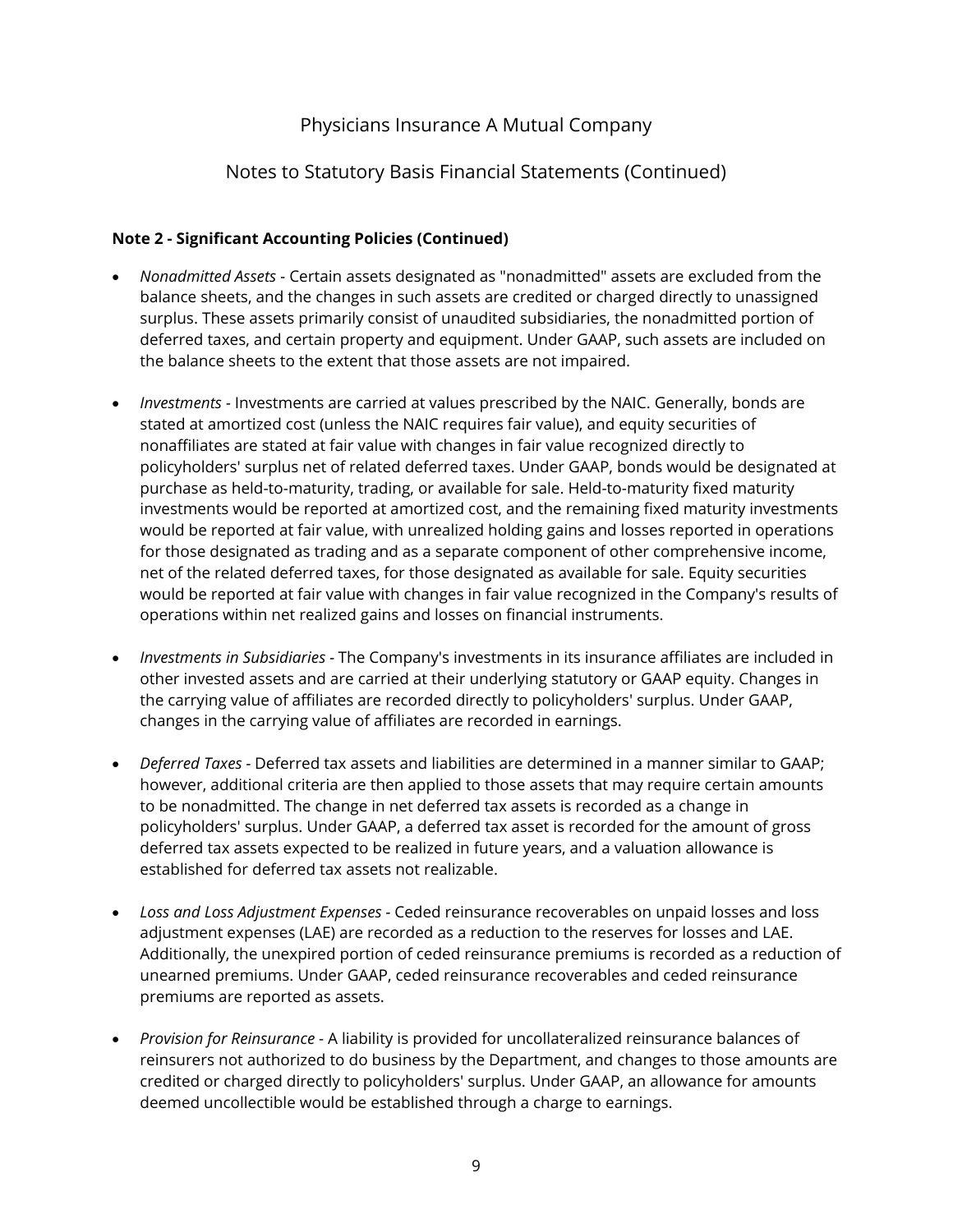## Notes to Statutory Basis Financial Statements (Continued)

#### **Note 2 - Significant Accounting Policies (Continued)**

- *Ceding Commissions* Commissions allowed by reinsurers on business ceded are reported as income when incurred to the extent the amount does not exceed actual acquisition costs rather than being deferred and amortized with deferred policy acquisition costs, as would be required under GAAP.
- *Statement of Cash Flows -* The statutory statements of cash flow does not classify cash flow consistent with GAAP, and a reconciliation of net income to net cash provided by or used in operating activities is not provided.
- *Realized Gains and Losses -* For statutory purposes, net realized investment gains (losses) are reported net of federal income tax on the statutory statement of operations. Under GAAP, federal income tax related to investment gains (losses) is included in federal income tax expense.
- *Policyholder Dividends -* Dividends are recorded as an expense on the statements of income when declared. Under GAAP, policyholder dividends are accrued over the term of the related policies.
- *Comprehensive Income* Comprehensive income is not reported under statutory accounting practices.

Other significant accounting practices are as follows:

#### *Cash and Cash Equivalents*

Cash balances consist of cash in the bank or on hand and available for current use. The Company considers all liquid instruments with a maturity of one year or less at the time of purchase to be short-term investments. The Company maintains certain cash and cash equivalents balances that, at times, may exceed Federal Deposit Insurance Company insurance thresholds, which management does not consider to be a significant risk. The carrying amount of cash and cash equivalents approximates fair value because of the short-term nature of those instruments.

#### *Investments*

Bonds are reported at statement value as prescribed by the NAIC. Bonds that are investment grade (NAIC designation 1 or 2) are stated at cost or amortized cost. All other bonds (NAIC designations 3 to 6) are stated at the lower of amortized cost or fair value. Discount or premium on bonds is amortized using the effective-yield method.

Mortgage-backed securities are adjusted using the prospective method. Prepayment assumptions for single and multiclass mortgage-backed and asset-backed securities are obtained from independent pricing sources.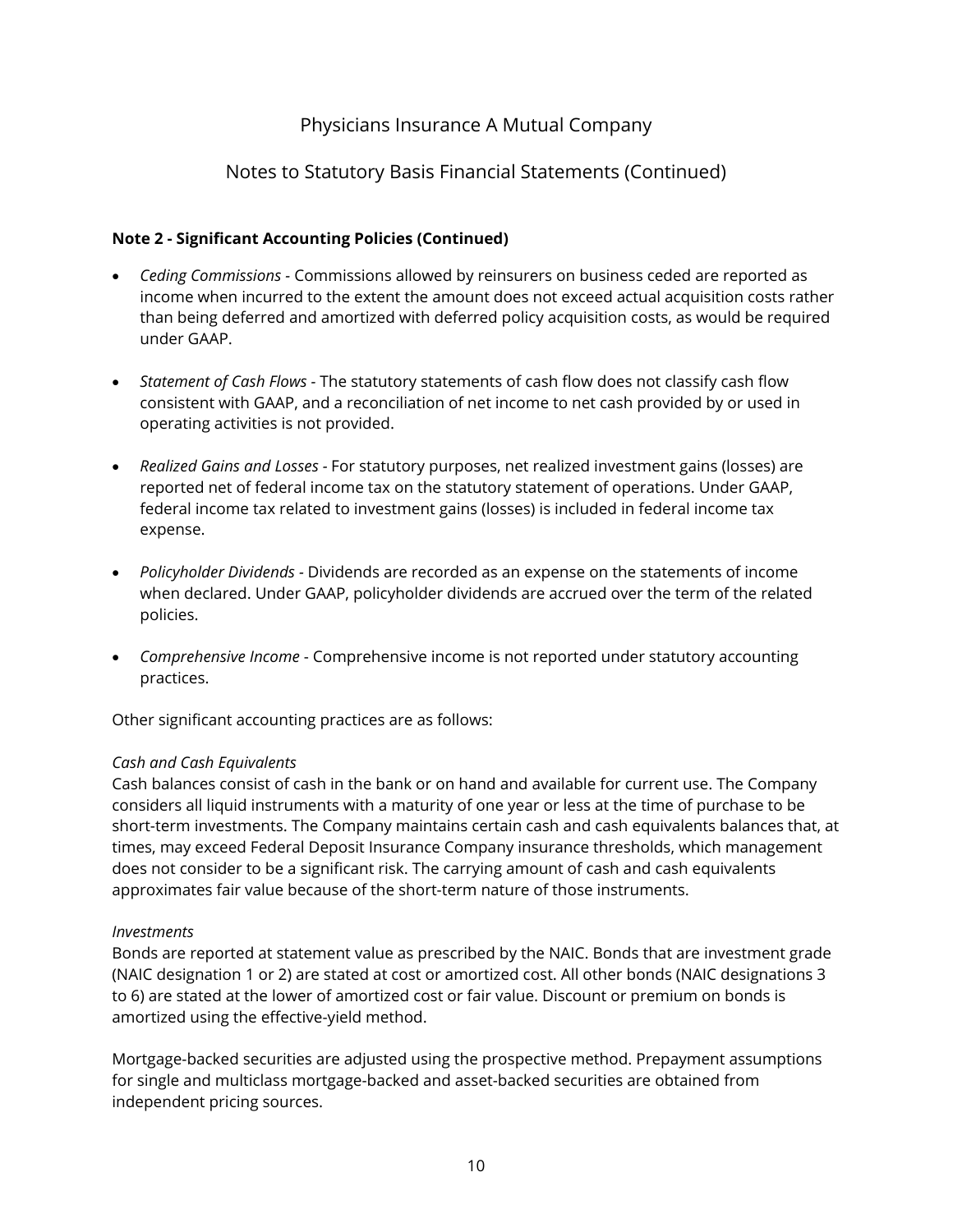## Notes to Statutory Basis Financial Statements (Continued)

#### **Note 2 - Significant Accounting Policies (Continued)**

Common stocks are stated at fair value, and the related net unrealized capital gains (losses) are reported in policyholders' surplus along with any adjustment for federal income taxes.

The Company's investments in subsidiary, controlled, and affiliated entities are included in other invested assets and are carried at their underlying statutory or GAAP equity. Changes in the carrying value of affiliates are recorded directly to policyholders' surplus. Unaudited affiliates are nonadmitted.

The Company has an interest in a partnership as reported in other invested assets in the accompanying statutory basis balance sheets. The carrying value of the investment is based on the Company's share of the GAAP basis equity of the partnership.

Surplus notes with a designation of NAIC 1 or NAIC 2 are reported at amortized cost. All other surplus notes are reported at the lesser of amortized cost or fair value.

Realized gains and losses are determined on the first-in, first-out method.

The Company monitors investments for other-than-temporary impairment (OTTI). In determining whether the losses are temporary or other-than-temporary, the Company considers the financial strength of the issuer, and its intent to sell the security or the Company's ability to hold the security long enough to recover in value. OTTI is reviewed quarterly. All securities with both a market value that is at least \$10,000 under cost or book value and a market value that is less than 90% of cost or book value are evaluated.

Interest and dividend income are recorded on the accrual basis.

The Company non-admits investment income due and accrued if amounts are over 90 days past due. All accrued investment income was admitted at December 31, 2021 and 2020.

#### *Premiums*

Premiums are earned over the terms of the related policies. Unearned premium reserves are established to cover the unexpired portion of premiums written. Such reserves are computed by pro rata methods for direct and assumed business.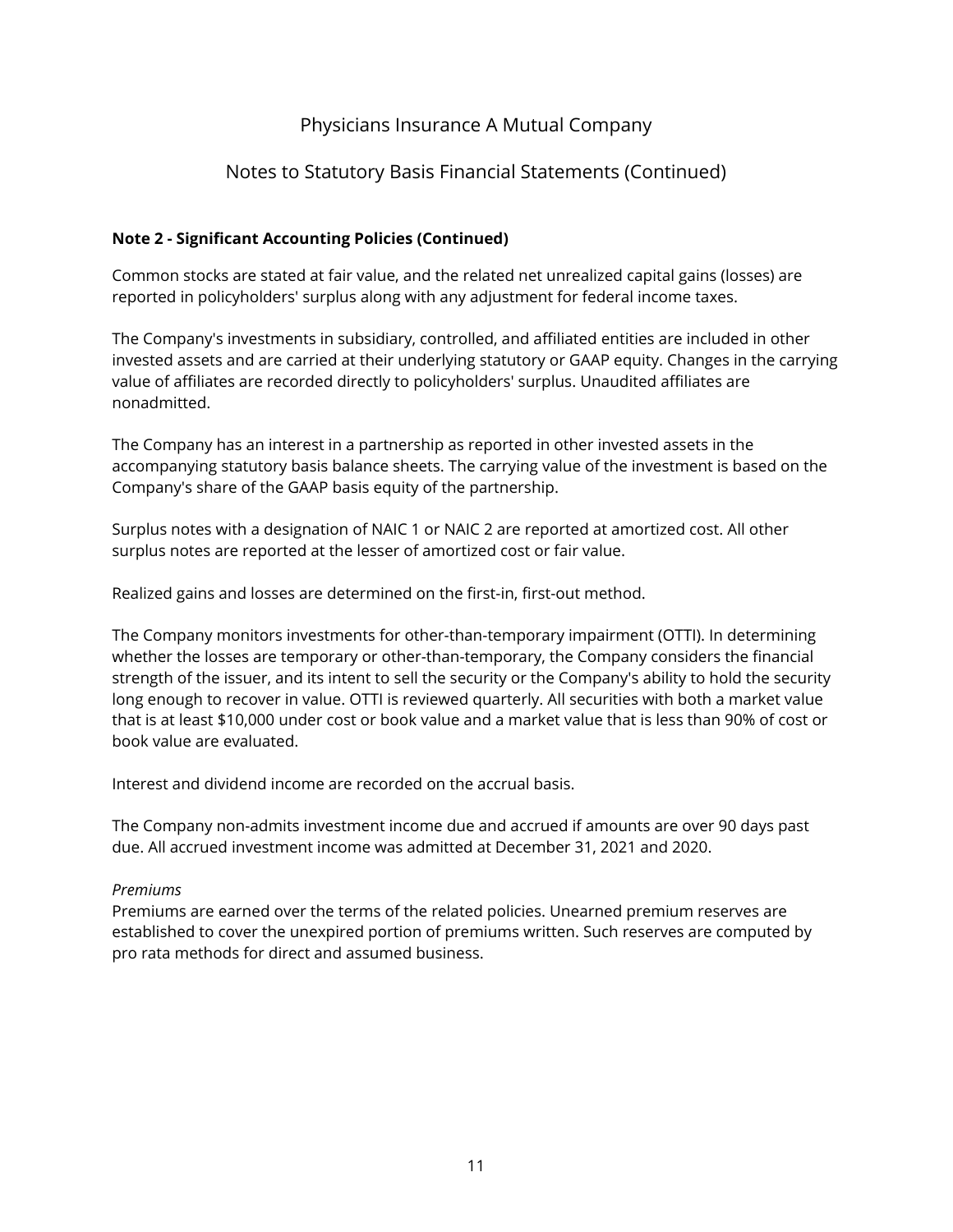## Notes to Statutory Basis Financial Statements (Continued)

#### **Note 2 - Significant Accounting Policies (Continued)**

Premiums related to coverages for doctors who retire, die, or are disabled are deferred as unearned premiums and are recognized as earned when an insured retires, dies, becomes disabled, or terminates coverage, whichever event occurs first; unearned premiums of \$7,940,000 and \$9,015,000 at December 31, 2021 and 2020, respectively, are for this coverage, which are referred to as Disability, Death, and Retirement (DD&R) reserves. In determining unearned premiums related to DD&R, the Company includes an estimate for unexercised extended reporting endorsements utilizing actuarial models, including assumptions for the time value of money, loss trends, and the degree by which the loss experience of DD&R policies is likely to be below that implied by the Company's historical claims-made experience. Although the Company considers its experience and industry data in determining unearned premium related to DD&R, assumptions and projections of future events are necessary and unearned premiums may differ materially from amounts projected in the near term.

Advance premiums represent premium payments received from policyholders of the Company for policies not in effect until the ensuing calendar year.

If anticipated losses, loss adjustment expenses, commissions, and other acquisition costs exceed the Company's recorded unearned reserve and future installment premiums on existing policies, a premium deficiency reserve is recognized by recording a liability for the reserve. The Company anticipates investment income as a factor in premium deficiency calculations. No premium deficiency reserve has been recorded as of December 31, 2021 and 2020.

Uncollected premiums and agents' balances in the course of collection are presented net of nonadmitted amounts. The Company routinely evaluates the collectibility of these amounts.

#### *Reserves for Losses and Loss Adjustment Expenses*

The reserves for losses and LAE are established on the basis of reported losses (case-basis method). Provision is also made for claims incurred but not reported and related LAE. These amounts are based on the estimates of management and are subject to risks and uncertainties. Changes in estimates of losses and LAE are included in income for the period in which the estimates are changed. The Company does not discount loss and LAE reserves. The method of making such estimates and establishing the resulting reserves is based on actuarial assumptions of future contingencies and the applicability of other data sources such as recent settlements, claim frequency, and other economic and social factors. A provision for inflation in the calculation of estimated future claims costs is implicit in the calculation because reliance is placed both on actual historical data that reflects past inflation and on other factors that are considered to be appropriate modifiers of past experience. Although the Company considers its experience and industry data in determining such reserves, assumptions and projections of future events are necessary, and the ultimate amounts may differ materially from the amounts recorded or disclosed.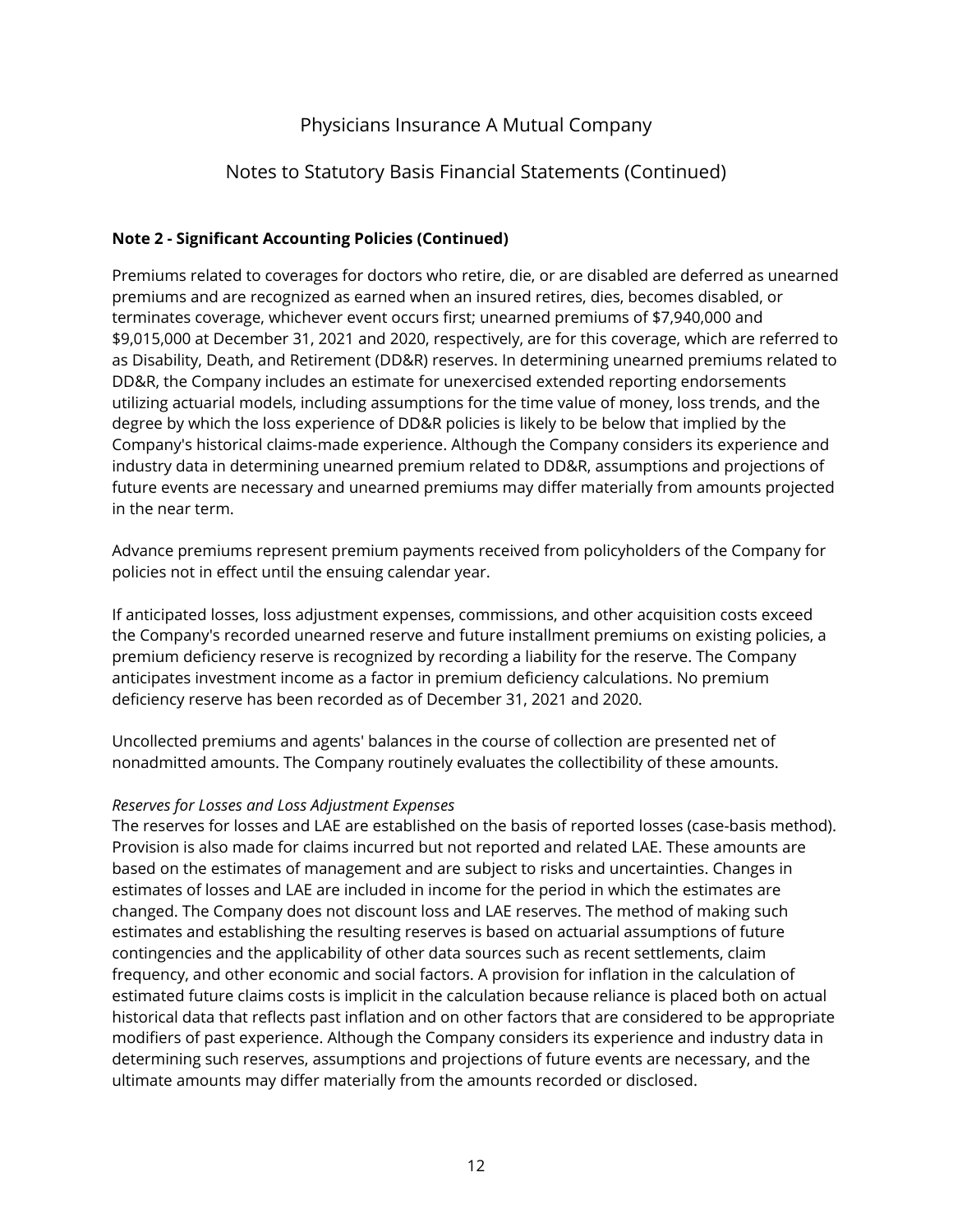## Notes to Statutory Basis Financial Statements (Continued)

#### **Note 2 - Significant Accounting Policies (Continued)**

#### *Reinsurance*

The Company protects itself from excessive losses by reinsuring certain levels of risk in various areas of exposure with reinsurers. The Company also assumes risk from other insurance entities, including affiliates. Reinsurance coverage is provided on both a quota share and excess of loss basis. Prospective ceded and assumed reinsurance premiums, losses, and LAE are accounted for on bases consistent with those used in accounting for the original policies issued and the terms of the reinsurance contracts. Certain ceded and assumed reinsurance premiums include adjustments based on losses incurred, subject to certain limits, and are recorded on a best-estimate basis.

Ceded and assumed reinsurance premiums payable or receivable represent actual reinsurance costs in excess of deposits made and return premiums from prior years.

Reinsurance recoverables from unauthorized reinsurers in excess of applicable letters of credit are considered nonadmitted assets.

Retrospective reinsurance contracts are recorded as a liability and evaluated periodically for adequacy of the reserves. Gains and losses from the contracts are recorded in other income on the income statement.

#### *Income Taxes and Deferred Taxes*

The Company accounts for income taxes under the liability method, which requires the recognition of deferred tax assets and liabilities for the expected future tax consequences of events that have been included in the financial statements. Under this method, deferred tax assets and liabilities are determined based on the differences between financial statement and tax bases of assets and liabilities using enacted tax rates in effect for the year in which the differences are expected to reverse. Deferred tax assets are limited to those that will more likely than not (defined as a likelihood of more than 50%) generate a tax benefit, and a valuation allowance is established if necessary to reduce the deferred tax asset to an amount that is more likely than not to be realized. No valuation allowance has been recorded as of December 31, 2021 or 2020.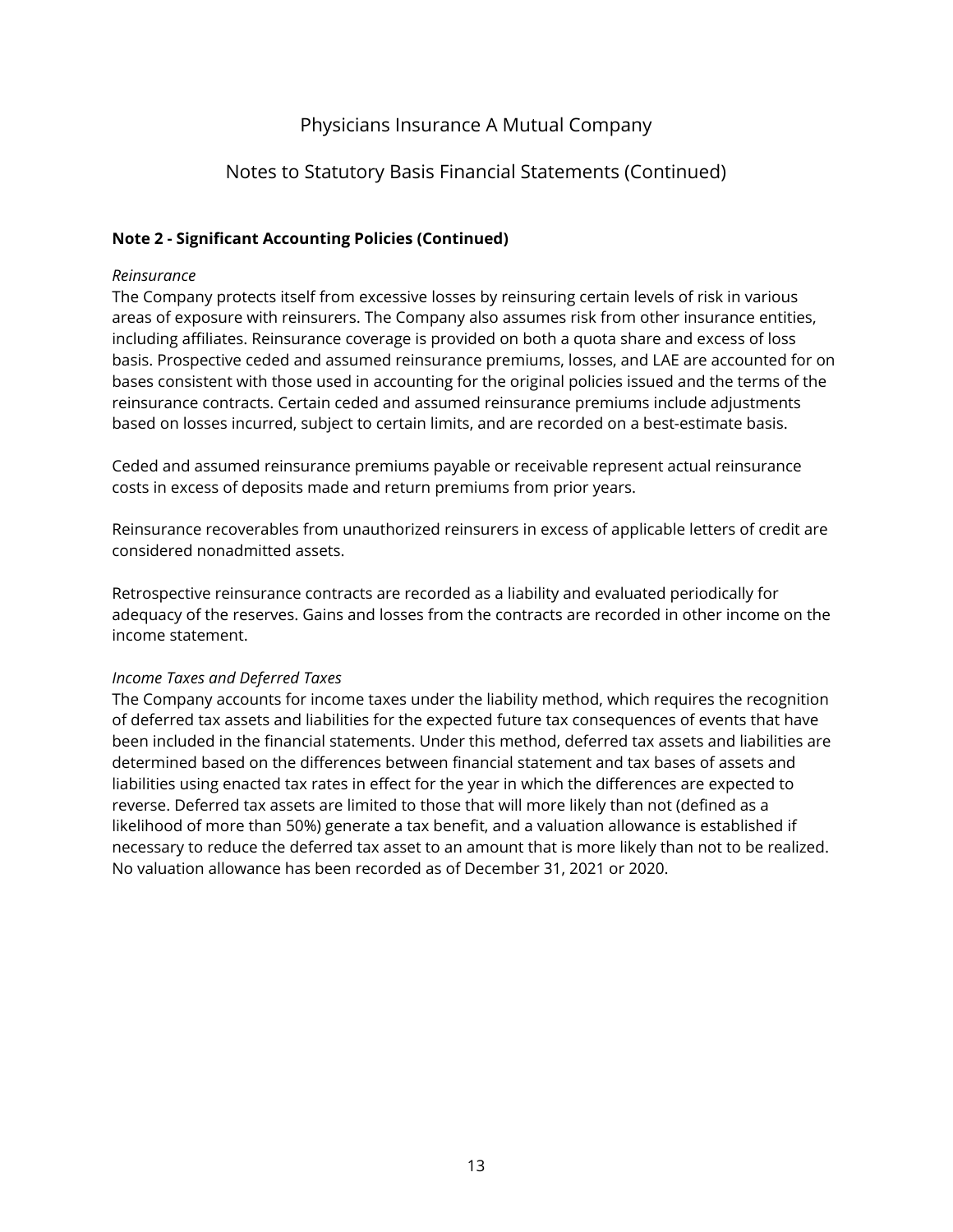## Notes to Statutory Basis Financial Statements (Continued)

#### **Note 2 - Significant Accounting Policies (Continued)**

Deferred income taxes are further subject to limitations as to the amount of deferred income tax assets that may be reported as "admitted assets" in accordance with statutory accounting principles (SSAP 101, Income Taxes). Admitted deferred tax assets are limited to (1) the amount of federal income taxes paid in prior years that can be recovered through loss carrybacks for existing temporary differences that reverse within the Internal Revenue Service loss carryback provisions; (2) the lesser of the remaining gross deferred tax assets expected to be realized within one year to three years of the balance sheet date or 10% to 15% of capital and surplus, excluding surplus arising from any net deferred tax assets, electronic data processing (EDP) equipment, operating software, and net positive goodwill; and (3) the amount of remaining gross deferred tax assets that can be offset against existing gross deferred tax liabilities. The Company considers character (capital or ordinary) in admitting deferred tax assets. Deferred income taxes do not include amounts for state income taxes.

#### *Use of Estimates*

The preparation of financial statements in conformity with accounting practices prescribed or permitted by the Department requires management to make estimates and assumptions that affect the reported amounts of assets and liabilities and disclosure of contingent assets and liabilities at the date of the statutory basis financial statements and the reported amounts of revenues and expenses during the reporting period. Actual results could differ from those estimates. Significant accounts subject to management estimates are reserves for losses and LAE, reinsurance recoverables on unpaid losses and LAE, DD&R reserves, other-than-temporary impairment of invested assets, and the admitted portion of deferred tax assets.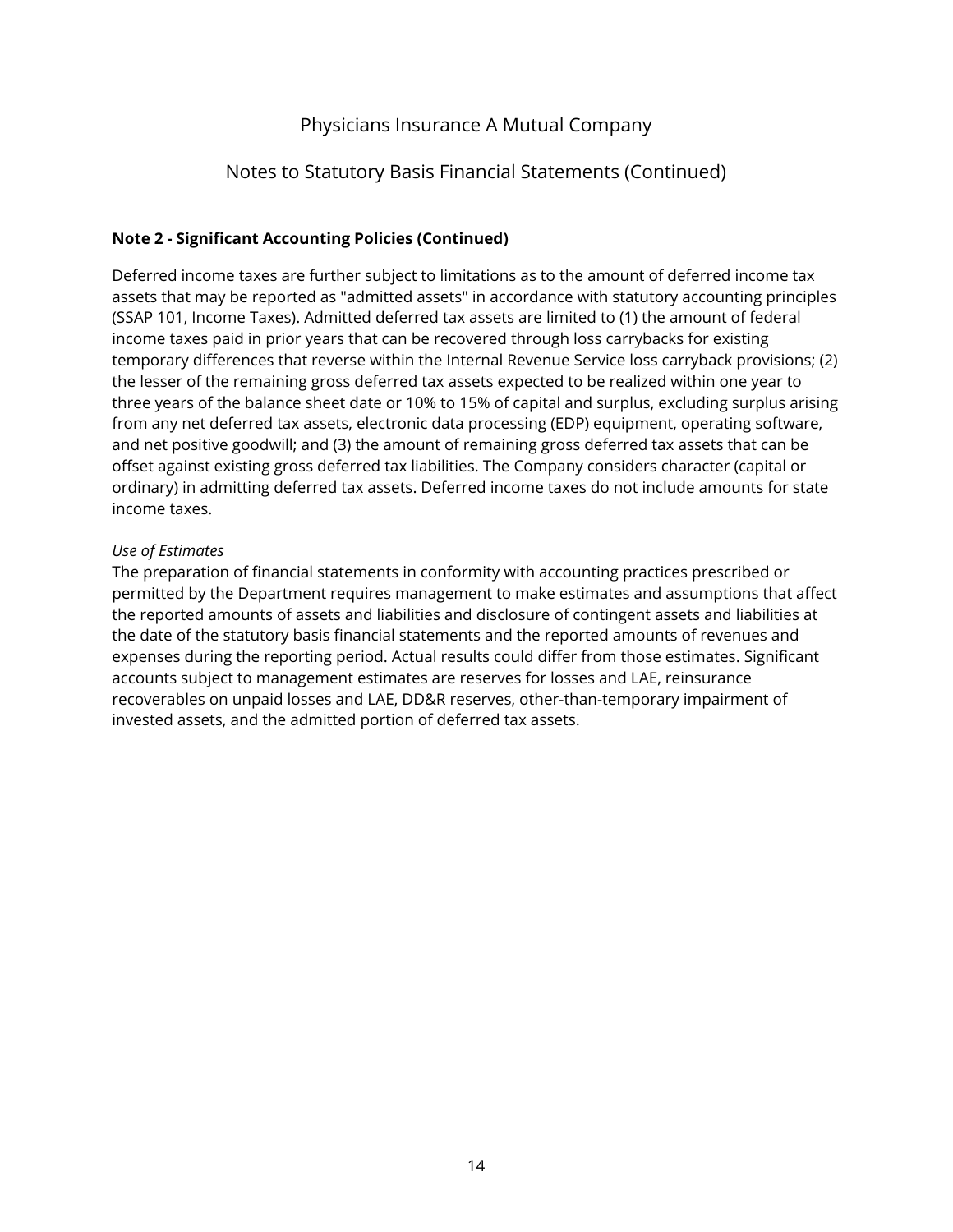## Notes to Statutory Basis Financial Statements (Continued)

#### **Note 3 - Investments**

The cost/amortized cost and estimated fair value of investments in bonds and common stock are summarized as follows:

|                                                                                |                  |                          |                         |                                  |    | Gross                         |                       |                                |  |
|--------------------------------------------------------------------------------|------------------|--------------------------|-------------------------|----------------------------------|----|-------------------------------|-----------------------|--------------------------------|--|
|                                                                                | Cost / Amortized |                          |                         | Gross                            |    | Unrealized                    | <b>Estimated Fair</b> |                                |  |
| December 31, 2021                                                              |                  | Cost                     | <b>Unrealized Gains</b> |                                  |    | Losses                        | Value                 |                                |  |
| U.S. treasury securities and<br>obligations of U.S.<br>government corporations |                  |                          |                         |                                  |    |                               |                       |                                |  |
| and agencies                                                                   | \$               | 37,852,458               | \$                      | 2,995,128                        | \$ | $(115, 148)$ \$               |                       | 40,732,438                     |  |
| Obligations of states and                                                      |                  |                          |                         |                                  |    |                               |                       |                                |  |
| political subdivisions                                                         |                  | 106,381,077              |                         | 4,972,584                        |    | (237, 136)                    |                       | 111,116,525                    |  |
| Corporate securities                                                           |                  | 131,164,705              |                         | 9,439,510                        |    | (729, 984)                    |                       | 139,874,231                    |  |
| Mortgage-backed/asset-backed                                                   |                  |                          |                         |                                  |    |                               |                       |                                |  |
| securities                                                                     |                  | 121,178,723              |                         | 2,626,124                        |    | (1, 297, 779)                 |                       | 122,507,068                    |  |
| <b>Total bonds</b>                                                             |                  | <u>396,576,963</u>       |                         | 20,033,346                       |    | (2,380,047)                   |                       | 414,230,262                    |  |
| Common stock                                                                   |                  | 42,782,037               | \$                      | 51,580,430                       | \$ | (89, 848)                     | \$                    | 94,272,619                     |  |
| December 31, 2020                                                              |                  | Cost / Amortized<br>Cost |                         | Gross<br><b>Unrealized Gains</b> |    | Gross<br>Unrealized<br>Losses |                       | <b>Estimated Fair</b><br>Value |  |
| U.S. treasury securities and<br>obligations of U.S.<br>government corporations |                  |                          |                         |                                  |    |                               |                       |                                |  |
| and agencies<br>Obligations of states and                                      | \$               | 42,597,804               | $\frac{1}{2}$           | 5,425,763                        | \$ |                               | \$                    | 48,023,567                     |  |
| political subdivisions                                                         |                  | 104,010,267              |                         | 7,159,543                        |    |                               |                       | 111,169,810                    |  |
| Corporate securities                                                           |                  | 128,557,322              |                         | 14,728,904                       |    | (6, 252)                      |                       | 143,279,974                    |  |
| Mortgage-backed/asset-backed<br>securities                                     |                  | 119,299,985              |                         | 4,977,513                        |    | (62, 559)                     |                       | 124,214,939                    |  |
| <b>Total bonds</b>                                                             |                  | 394,465,378              | \$                      | 32,291,723                       | \$ | (68, 811)                     | S                     | 426,688,290                    |  |
| Common stock                                                                   | \$               | 43,183,523               | \$                      | 45,441,482                       | \$ | (49, 662)                     | \$                    | 88,575,343                     |  |

Investments in subsidiaries and affiliates, had a carrying value of \$4,522,199 and \$5,561,827 at December 31, 2021 and 2020, respectively. Certain other subsidiaries and affiliates with a total value of \$1,679,332 and \$1,331,161 at December 31, 2021 and 2020, respectively, are nonadmitted. Equity in earnings (losses) of subsidiaries is included in the change in unrealized capital gains (losses) and was \$435,902 and \$402,847 for the years ended December 31, 2021 and 2020, respectively.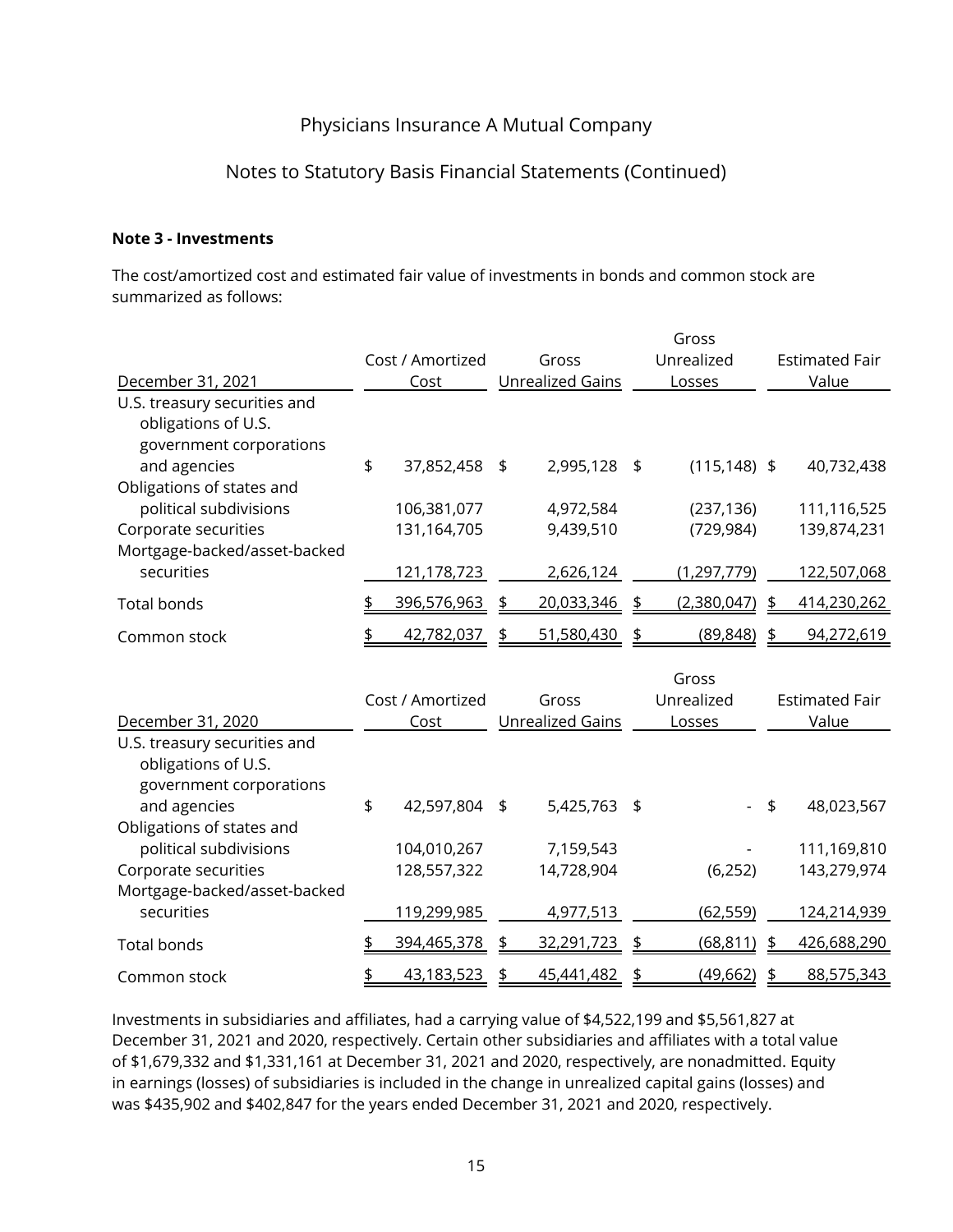### Notes to Statutory Basis Financial Statements (Continued)

#### **Note 3 - Investments (Continued)**

The cost or amortized cost and fair value of bonds by contractual maturity at December 31, 2021, are shown below. Expected maturities may differ from contractual maturities because borrowers may have the right to call or prepay obligations with or without call or prepayment penalties.

|                                         | Cost/ Amortized |             |    | <b>Estimated Fair</b> |
|-----------------------------------------|-----------------|-------------|----|-----------------------|
|                                         |                 | Cost        |    | Value                 |
| Due in one year or less                 | \$              | 12,260,481  | \$ | 12,402,650            |
| Due after one year through five years   |                 | 90,441,732  |    | 93,484,339            |
| Due after five years through ten years  |                 | 94,144,161  |    | 98,300,434            |
| Due after ten years                     |                 | 78,551,866  |    | 87,535,771            |
| Mortgage-backed/asset-backed securities |                 | 121,178,723 |    | 122,507,068           |
|                                         |                 | 396,576,963 | \$ | 414,230,262           |

Provided below is a summary of securities that were in an unrealized loss position as of December 31, 2021 and 2020. Management does not believe any individual unrealized loss as of December 31, 2021 or 2020, represents an other-than-temporary impairment, as the quantitative and qualitative criteria used by management to determine other-than-temporary impairment have not been met. The Company does not have the intent to sell and has the intent and ability, at the reporting date, to hold these investments until maturity or until fair value recovers above cost or amortized cost. In 2021 and 2020, there were no realized losses due to other-than-temporary impairments in value.

|                           | Less than 12 Months |               | <b>Greater Than 12 Months</b> |            |     |                 | Total  |            |    |            |
|---------------------------|---------------------|---------------|-------------------------------|------------|-----|-----------------|--------|------------|----|------------|
|                           |                     | Unrealized    |                               |            |     | Unrealized      |        |            |    | Unrealized |
| December 31, 2021         | Fair Value          | Losses        |                               | Fair Value |     | Losses          |        | Fair Value |    | Losses     |
| (in thousands)            |                     |               |                               |            |     |                 |        |            |    |            |
| U.S. treasury and         |                     |               |                               |            |     |                 |        |            |    |            |
| obligations of U.S.       |                     |               |                               |            |     |                 |        |            |    |            |
| government                |                     |               |                               |            |     |                 |        |            |    |            |
| corporations and          |                     |               |                               |            |     |                 |        |            |    |            |
| agencies                  | \$<br>$5,793$ \$    | $(115)$ \$    |                               | $-$ \$     |     |                 | $-$ \$ | $5,793$ \$ |    | (115)      |
| Obligations of states and |                     |               |                               |            |     |                 |        |            |    |            |
| political subdivision     | 14,885              | (237)         |                               |            |     |                 |        | 14,885     |    | (237)      |
| Corporate securities      | 23,326              | (604)         |                               | 2,209      |     | (126)           |        | 25,535     |    | (730)      |
| Mortgage-backed/asset-    |                     |               |                               |            |     |                 |        |            |    |            |
| backed securities         | 57,851              | (1, 109)      |                               | 2,379      |     | (189)           |        | 60,230     |    | (1, 298)   |
| Common stocks             | 1,891               | (90)          |                               |            |     |                 |        | 1,891      |    | (90)       |
| Total                     | 103,746             | $(2, 155)$ \$ |                               | 4,588      | -\$ | <u>(315) \$</u> |        | 108,334    | \$ | (2,470)    |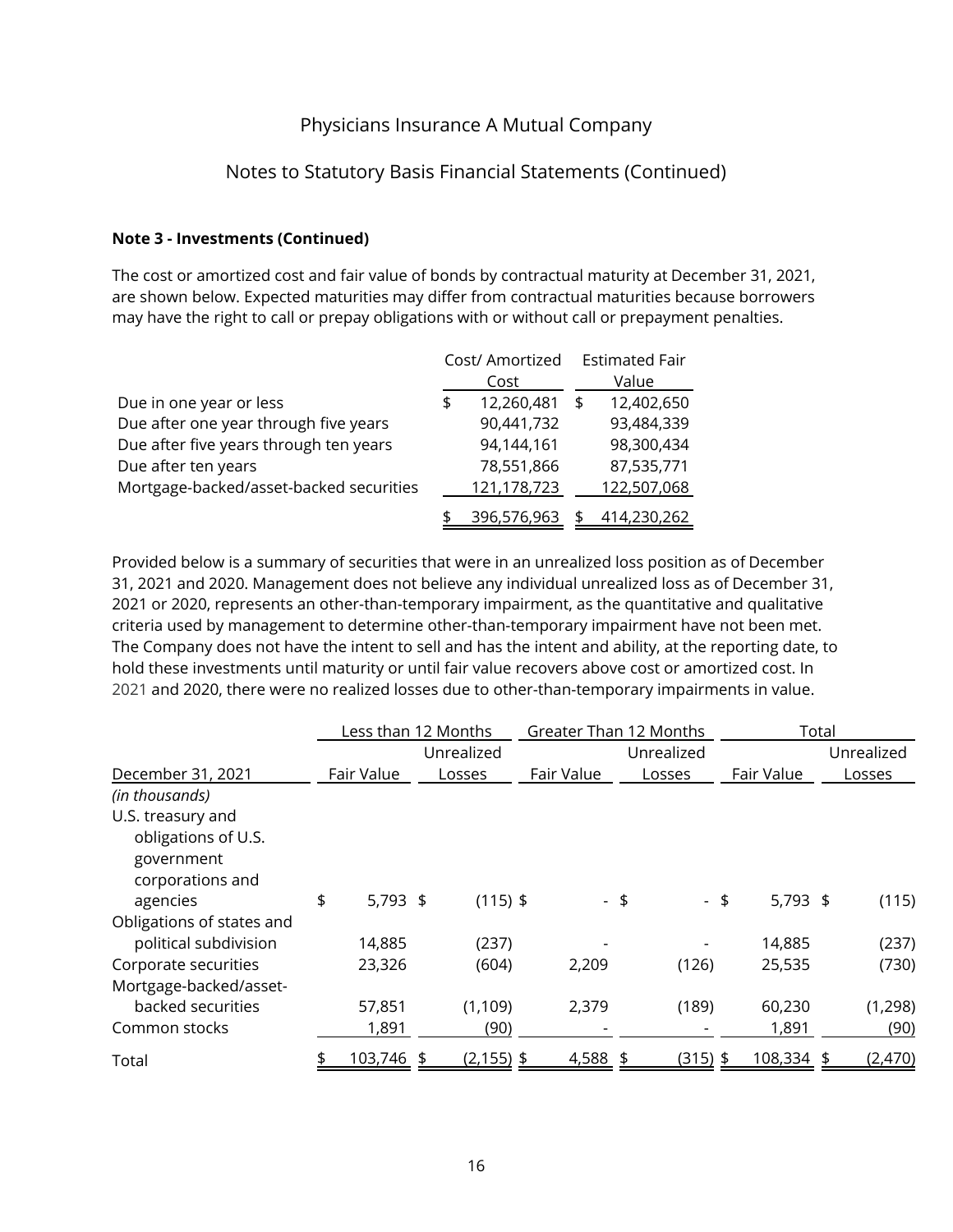## Notes to Statutory Basis Financial Statements (Continued)

|                        | Less than 12 Months |            | Greater Than 12 Months |      |            | Total      |  |            |  |
|------------------------|---------------------|------------|------------------------|------|------------|------------|--|------------|--|
|                        |                     | Unrealized |                        |      | Unrealized |            |  | Unrealized |  |
| December 31, 2020      | Fair Value          | Losses     | Fair Value             |      | Losses     | Fair Value |  | Losses     |  |
| (in thousands)         |                     |            |                        |      |            |            |  |            |  |
| Corporate securities   | 4,409 \$            | 6\$        |                        | - \$ | - \$       | 4,409 \$   |  | 6          |  |
| Mortgage-backed/asset- |                     |            |                        |      |            |            |  |            |  |
| backed securities      | 7.643               | 63         |                        |      |            | 7,643      |  | 63         |  |
| Common stocks          | 263                 | 3          | 613                    |      | 47         | 876        |  | 50         |  |
| Total                  | 12,315 \$           | 72         | 613                    |      | 47         | 12,928     |  | 119        |  |

#### **Note 3 - Investments (Continued)**

Proceeds from sales of bonds during 2021 and 2020 were \$22,075,393 and \$12,520,849, respectively. Gross gains of \$79,810 and \$191,228 and gross losses of \$501,312 and \$36,081 were realized on those sales during 2021 and 2020, respectively.

Proceeds from sales of unaffiliated common stock during 2021 and 2020 were \$15,000,000 and \$20,000,000, respectively. Gross gains of \$10,475,238 and \$12,506,657 were realized on sales of equity securities during 2021 and 2020. No gross losses were realized during 2021 and 2020.

Certain bonds were on deposit with the Washington and Nevada Office of the Insurance Commissioner for the protection of policyholders. The amortized cost of these securities at December 31, 2021 and 2020, was \$2,783,213 and \$2,729,196, respectively. Admitted restricted assets as a percentage of total assets and admitted assets were 0.5% at both December 31, 2021 and 2020.

During 2021, the Company purchased an interest in a partnership, a private credit fund, reported in other invested assets in the accompanying statutory basis balance sheets. The carrying value of the partnership at December 31, 2021 was \$17,258,879. The Company has \$7,800,000 of unfunded commitments to the partnership at December 31, 2021. There is a liquidity risk associated with the partnership. Ownership is subject to certain restrictions on transferability and disposition under the subscription agreement and the marketability of the ownership units may be severely limited.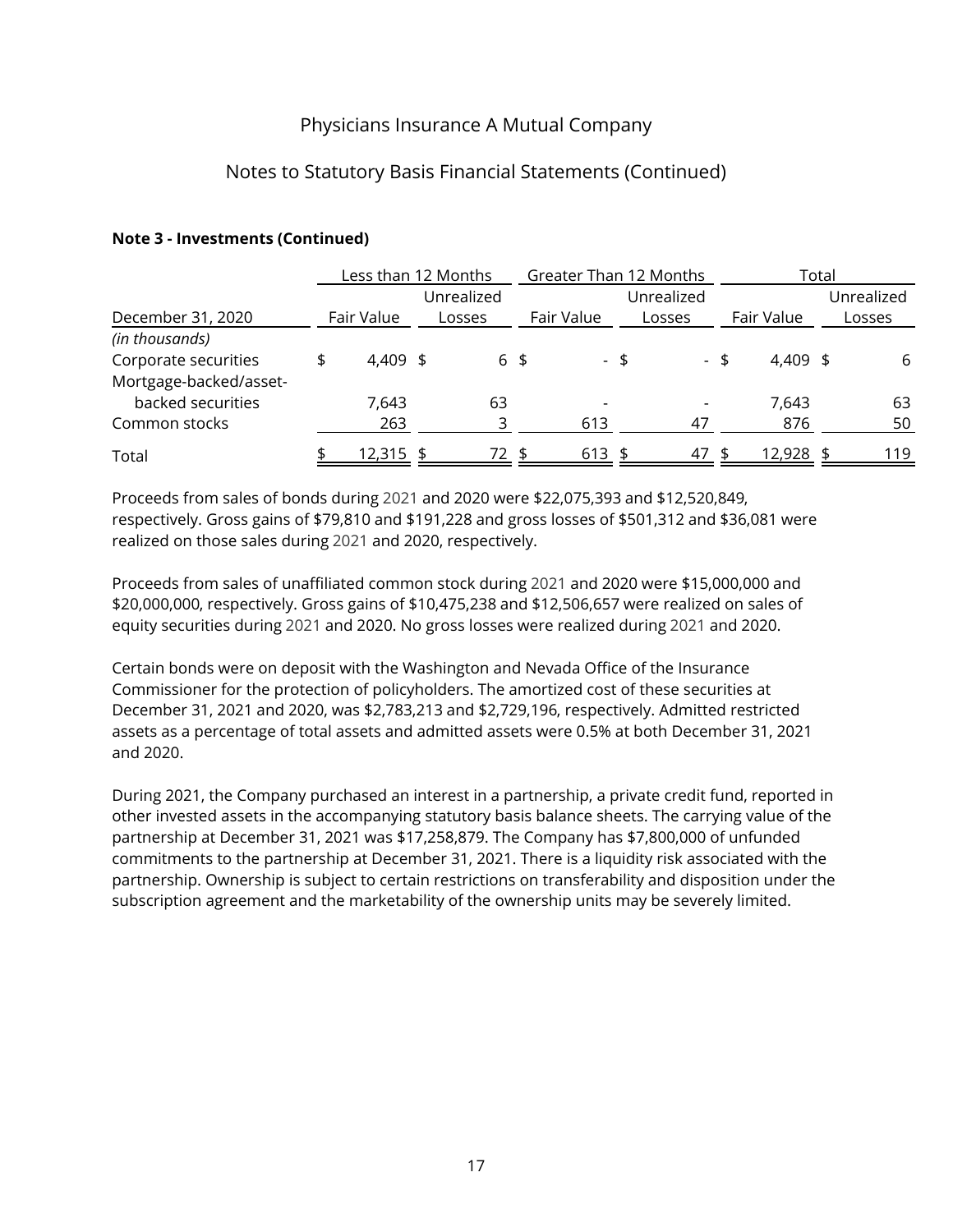## Notes to Statutory Basis Financial Statements (Continued)

#### **Note 3 - Investments (Continued)**

Net investment income for the year ended December 31, 2021 and 2020 is summarized as follows:

|                              | 2021             |      | 2020        |
|------------------------------|------------------|------|-------------|
| Bonds                        | \$<br>10,818,371 | - \$ | 11,705,217  |
| Common stock - affiliates    | 425,000          |      | 600,000     |
| Common stock - nonaffiliates | 1,019,660        |      | 1,084,908   |
| Other invested assets        | 140,520          |      | 37,603      |
| Cash and cash equivalents    | 768              |      | 18,280      |
| Less: investment expenses    | (1, 168, 568)    |      | (1,066,728) |
| Net investment income        | 11,235,751       |      | 12,379,280  |

No amounts of investment income due and accrued have been excluded from surplus.

#### **Note 4 - Fair Value of Financial Instruments**

The following methods and assumptions were used by the Company in estimating the fair value of financial instruments in the accompanying financial statements and notes:

Cash and cash equivalents: The carrying amounts reported on the accompanying balance sheets for these financial instruments approximate fair value.

Investment securities: Fair values for investment securities are primarily based on prices received from a third-party pricing service that uses observable market information in determining the fair value. Fair values for private placement securities are based on unit prices published by the Securities Valuation Office (SVO), or in the absence of SVO published unit prices, observable market inputs other than quoted market prices. See Note 2 for additional fair value information.

Surplus Note: The surplus note is included in other invested assets on the accompanying balance sheet and valued based on the income. The income approach uses a valuation technique to convert the future amounts (interest cash flows for the surplus note) to a single present value amount (discounted). The annual coupon rate of 1.25%, maturity date of May 1, 2035, and the annual required return of 3.06% were used to calculate the value. The cost of the surplus note is \$3,000,000.

For all other financial instruments (payables and receivables), carrying value approximates fair value.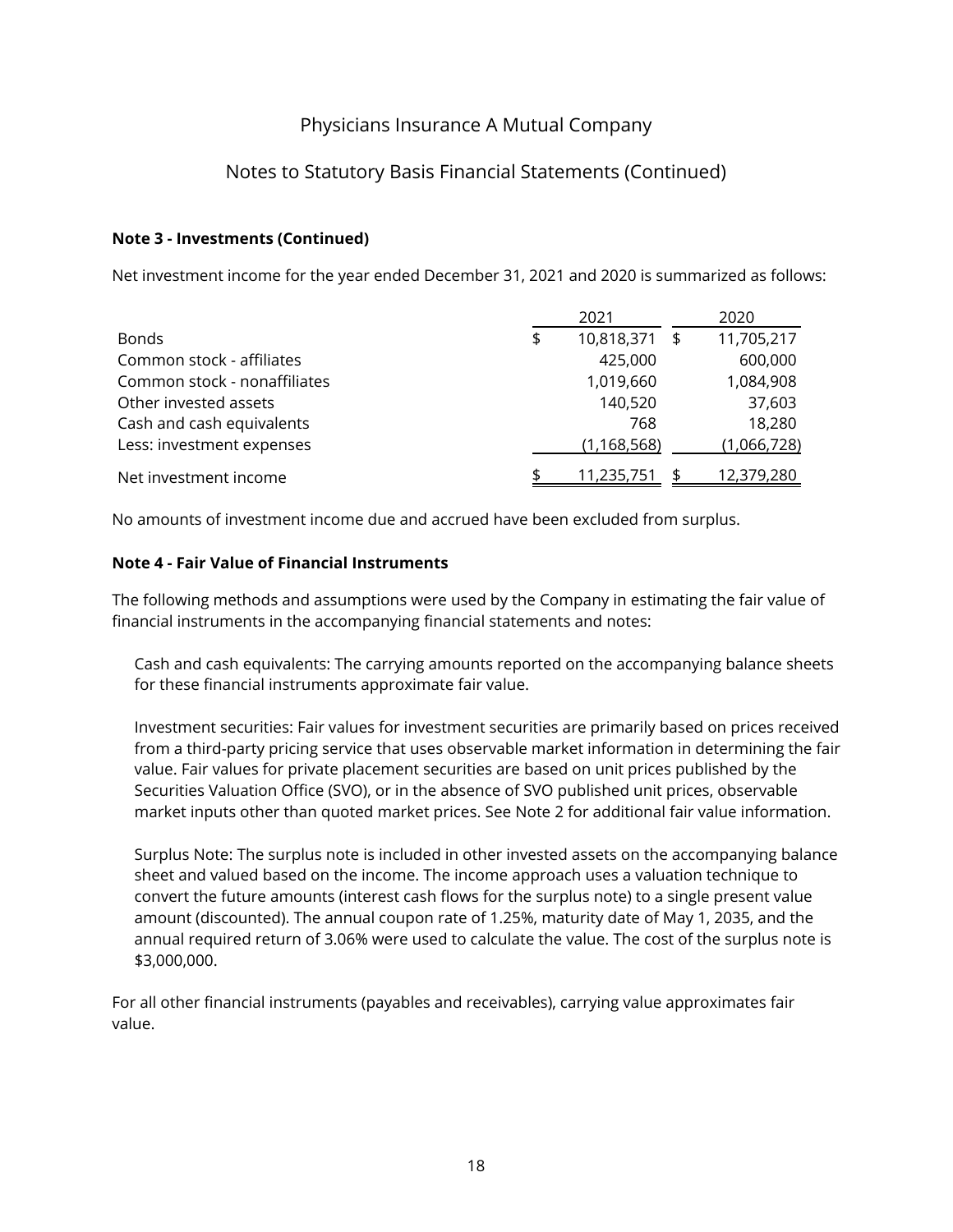## Notes to Statutory Basis Financial Statements (Continued)

#### **Note 4 - Fair Value of Financial Instruments (Continued)**

Financial assets and liabilities carried at fair value have been classified, for disclosure purposes, based on a fair value hierarchy. The three-tier fair value hierarchy, which prioritizes the inputs used in the valuation methodologies, is as follows:

Level 1 - Valuations based on quoted prices for identical assets and liabilities in active markets.

Level 2- Valuations based on observable inputs other than quoted prices included in Level 1, such as quoted prices for similar assets and liabilities in active markets, quoted prices for identical or similar assets and liabilities in markets that are not active, or other inputs that are observable or can be corroborated by observable market data.

Level 3 - Valuations based on unobservable inputs reflecting the Company's own assumptions, consistent with reasonably available assumptions made by other market participants. These valuations require significant judgment.

The following table shows fair value hierarchy levels for the Company's investments as of December 31, 2021 and 2020:

|                                                                  | Fair Value Hierarchy |               |           |                 |  |  |  |  |
|------------------------------------------------------------------|----------------------|---------------|-----------|-----------------|--|--|--|--|
| 2021                                                             | Level 1              | Level 2       | Level 3   | Total           |  |  |  |  |
| U.S. treasury securities and<br>obligations of U.S. government   |                      |               |           |                 |  |  |  |  |
| corporations and agencies<br>Obligations of states and political | $$40,732,438$ \$     |               | - \$      | \$40,732,438    |  |  |  |  |
| subdivisions                                                     |                      | 111,116,525   |           | 111,116,525     |  |  |  |  |
| Corporate securities                                             |                      | 139,874,231   |           | 139,874,231     |  |  |  |  |
| Mortgage-backed/asset-backed<br>securities                       |                      | 122,507,068   |           | 122,507,068     |  |  |  |  |
| <b>Total bonds</b>                                               | \$40,732,438         | \$373,497,824 |           | \$414,230,262   |  |  |  |  |
| Common stock                                                     | \$94,272,619         | \$            |           | \$94,272,619    |  |  |  |  |
| Other invested assets - surplus notes                            |                      |               | 2,412,900 | 2,412,900<br>\$ |  |  |  |  |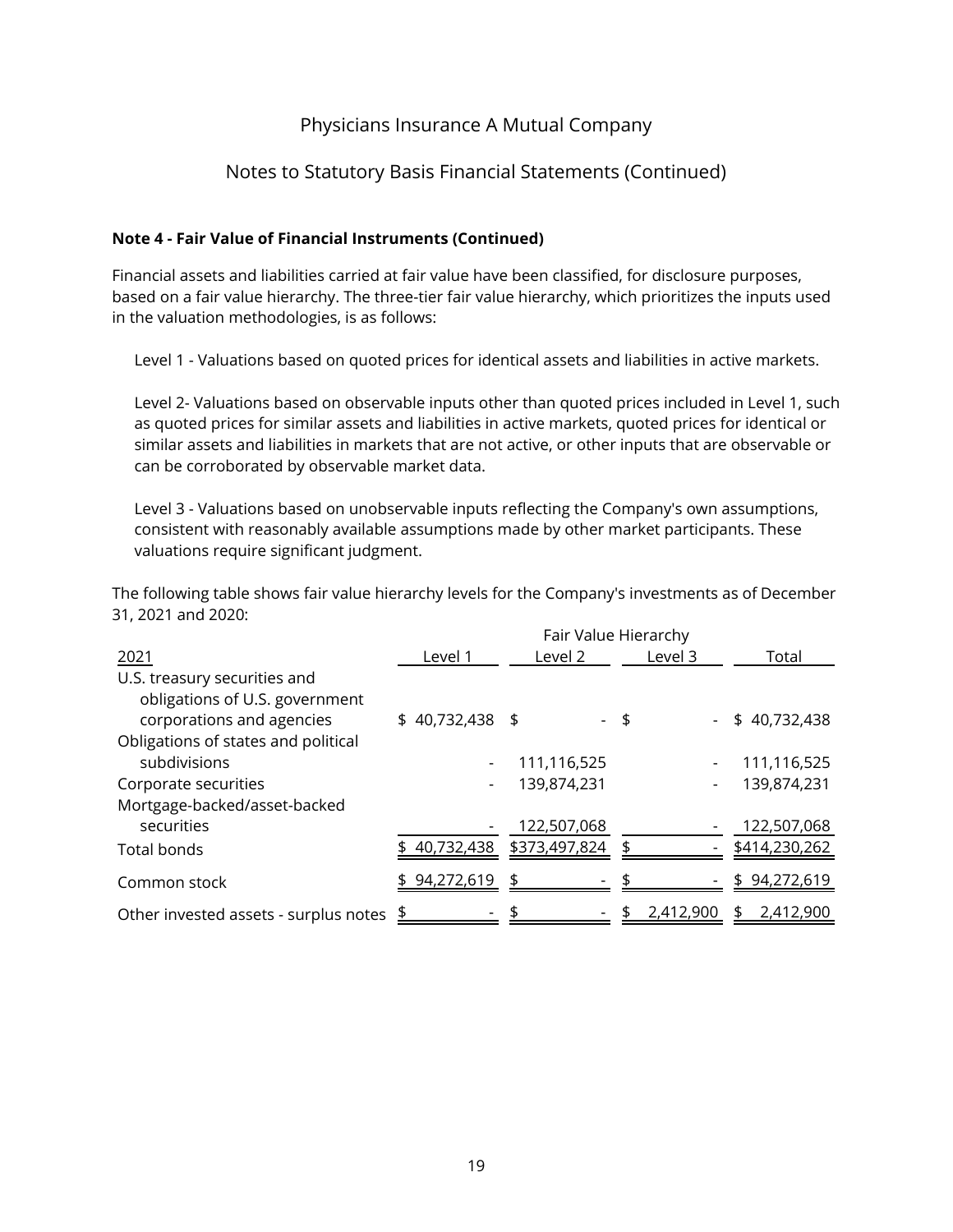## Notes to Statutory Basis Financial Statements (Continued)

#### **Note 4 - Fair Value of Financial Instruments (Continued)**

| 2020                                                             | Level 1          | Level 2       | Level 3   | Total           |
|------------------------------------------------------------------|------------------|---------------|-----------|-----------------|
| U.S. treasury securities and<br>obligations of U.S. government   |                  |               |           |                 |
| corporations and agencies<br>Obligations of states and political | $$39,672,563$ \$ | 8,351,004 \$  |           | \$48,023,567    |
| subdivisions                                                     |                  | 111,169,810   |           | 111,169,810     |
| Corporate securities                                             |                  | 143,279,974   |           | 143,279,974     |
| Mortgage-backed/asset-backed                                     |                  |               |           |                 |
| securities                                                       |                  | 124,214,939   |           | 124,214,939     |
| Total bonds                                                      | \$39,672,563     | \$387,015,727 |           | \$426,688,290   |
| Common stock                                                     | 88,575,343       | \$            |           | \$88,575,343    |
| Other invested assets - surplus notes                            |                  |               | 2,376,000 | 2,376,000<br>\$ |

*Fair Value Measurements in Level 3 of the Fair Value Hierarchy*

|                                   |              | 2020      |
|-----------------------------------|--------------|-----------|
| Assets: Surplus notes - affiliate |              |           |
| Beginning balance, January 1      | 2.376.600 \$ | 2,190,000 |
| Total gains included in surplus   | 36,300       | 186,600   |
| Ending balance, December 31       | 2,412,900    | 2,376,600 |

#### **Note 5 - Reinsurance**

Under reinsurance agreements, the Company cedes various amounts of risk to other insurance companies. The professional liability reinsurance agreements that became effective January 1, 2021, provide for an initial retention by the Company of the first \$1,000,000 of loss per event, with coverage of the excess up to \$25,000,000. The stop-loss liability insurance coverage business was reinsured in 2021 and 2020 through a 50% quota share reinsurance arrangement. In 2021 and 2020, cyber liability coverage was reinsured at 100%. D&O coverage has been reinsured since July 1, 2016, under the same reinsurance agreements as the Company's professional liability agreements.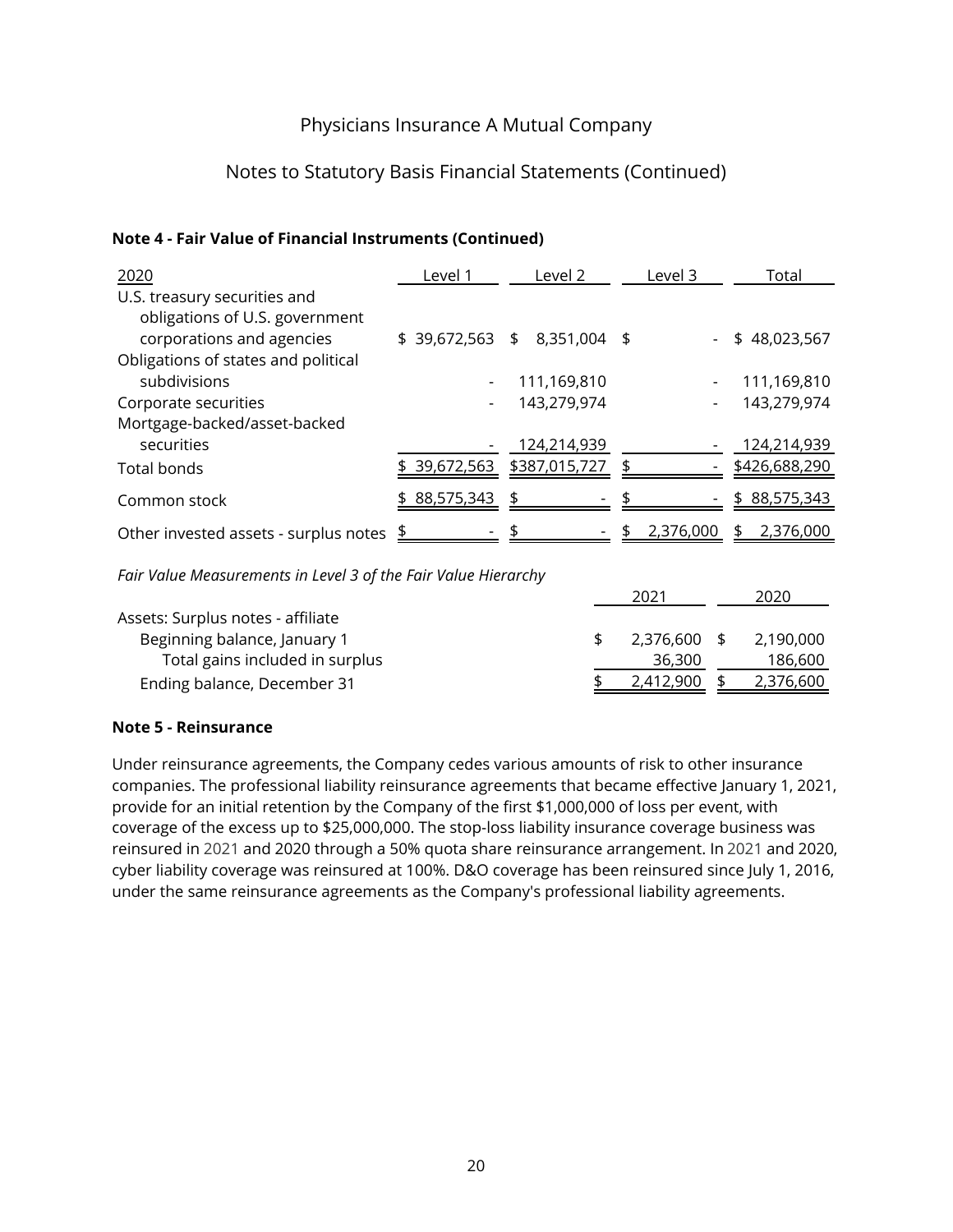## Notes to Statutory Basis Financial Statements (Continued)

#### **Note 5 - Reinsurance (Continued)**

The Company also assumes risk from other insurance entities, including its affiliate MedChoice Risk Retention Group (RRG) which writes medical professional liability (MPL) business nationally. The Company reinsures RRG under a 95% quota share reinsurance agreement.

|                              |                        | Reinsurance | Reinsurance   | Reinsurance    |              |
|------------------------------|------------------------|-------------|---------------|----------------|--------------|
|                              |                        | Assumed     | Assumed       | Ceded          |              |
| December 31, 2021            | <b>Direct Business</b> | Affiliated  | Nonaffiliated | Nonaffiliated  | Net Reported |
| Premiums written             | 111,006,162            | 25,287,699  | 6,251,447     | (33,059,973)   | 109,485,335  |
| Premiums earned              | 116,539,359            | 29,073,561  | 6,111,610     | (34, 576, 715) | 117,147,815  |
| Losses (recoveries)          | 61,224,444             | 22,159,321  | 4,220,751     | (19,780,688)   | 67,823,828   |
| Loss adjustment (recoveries) | 32,079,152             | 7,408,308   | 1,411,970     | (797, 710)     | 40,101,720   |
| Underwriting expenses        | 17,764,126             | 7,555,759   | 544,228       | (1, 180, 473)  | 24,683,640   |
|                              |                        |             |               |                |              |
|                              |                        | Reinsurance | Reinsurance   | Reinsurance    |              |
|                              |                        | Assumed     | Assumed       | Ceded          |              |
| December 31, 2020            | <b>Direct Business</b> | Affiliated  | Nonaffiliated | Nonaffiliated  | Net Reported |
| Premiums written             | 111,934,410            | 29,602,080  | 6,105,060     | (32, 424, 323) | 115,217,227  |
| Premiums earned              | 111,668,640            | 22,023,521  | 5,917,205     | (29, 976, 980) | 109,632,386  |
| Losses (recoveries)          | 68,320,714             | 11,754,691  | 2,647,115     | (23, 171, 504) | 59,551,016   |
| Loss adjustment (recoveries) | 30,381,660             | 3,876,128   | 784,288       | (463, 197)     | 34,578,879   |
| Underwriting expenses        | 18,839,450             | 12,161,170  | 1,033,951     | (1,645,855)    | 30,388,716   |

At December 31, 2021 and 2020, a provision for reinsurance of \$587,011 and \$357,987, respectively, related to past due and unauthorized reinsurance recoverables was established. At December 31, 2021 and 2020, management determined that based on the creditworthiness of reinsurance counterparties, no additional provision for uncollectible reinsurance was necessary.

A contingent liability exists with respect to reinsured losses that would become an actual liability of the Company in the event that the reinsurers are unable to meet the obligations assumed by them under the reinsurance agreements as the reinsurance does not relieve the Company from the responsibility to the policyholders. The Company evaluates the financial condition of its reinsurers and monitors concentrations of credit risk arising from activities or economic characteristics of the reinsurers to minimize its exposure to significant losses from reinsurer insolvencies.

Unsecured reinsurance recoverables in excess of 3% of surplus as of December 31, 2021 or 2020 are as follows:

|      | Federal ID Number | Name of Reinsurer  | Unsecured Amount |
|------|-------------------|--------------------|------------------|
| 2021 | CR-1340125        | - Hannover Ruck SE | 14,443,380       |
| 2020 | CR-1340125        | Hannover Ruck SE   | 16,223,266       |

There would be no commissions due if reinsurance were canceled.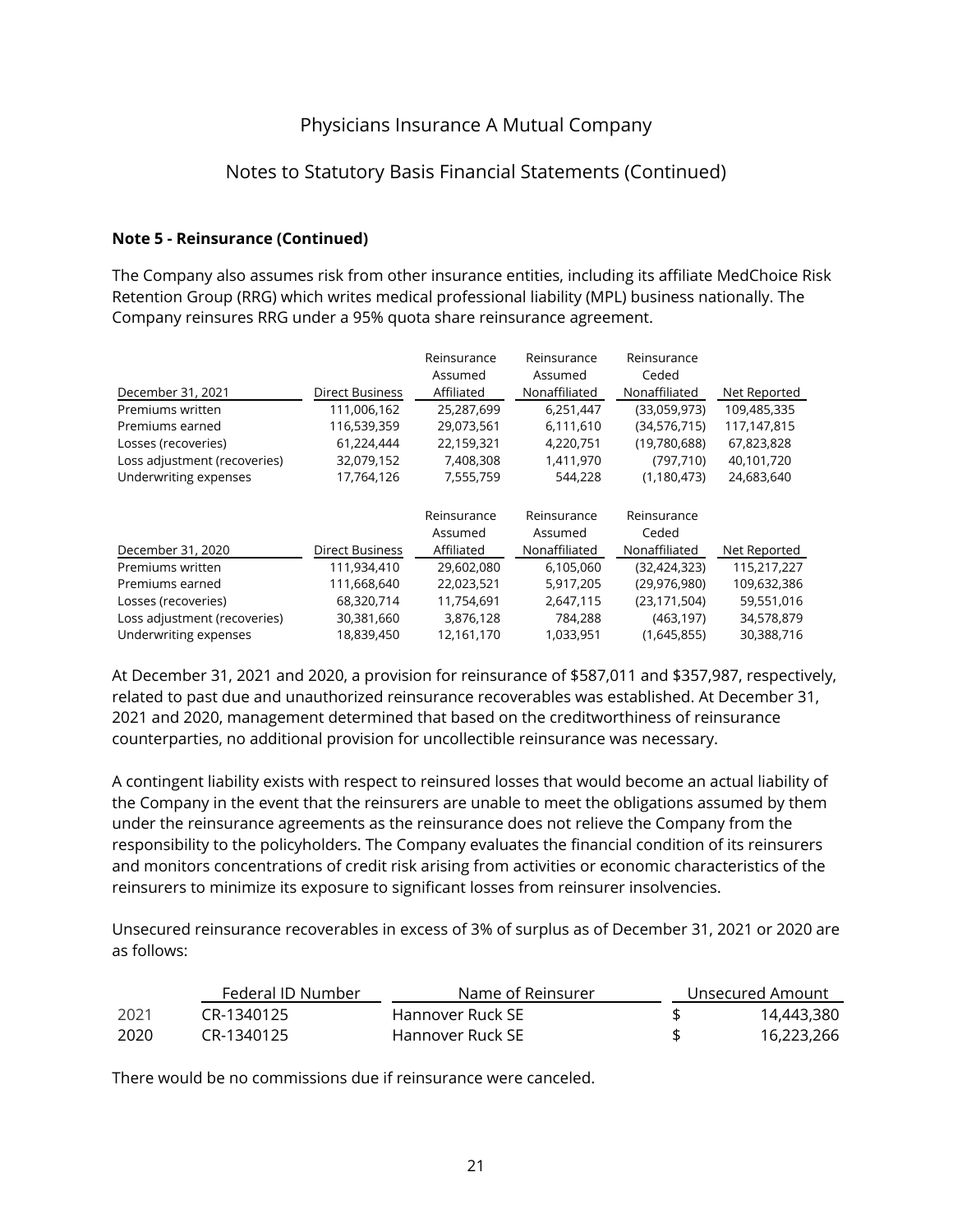## Notes to Statutory Basis Financial Statements (Continued)

#### **Note 5 - Reinsurance (Continued)**

Contingent commissions of \$1,197,805 and \$503,794 were accrued as of December 31, 2021 and 2020, respectively.

Assumed retroactive reinsurance as of December 31, 2021 and 2020, is \$2,000,000 and \$1,926,178, respectively. In January 2017, the Company received approximately \$12,000,000 as part of a loss portfolio transfer agreement entered into in December 2016. There were \$7,428,158 and \$5,657,853 of loss and loss adjustment expenses paid as of December 31, 2021 and 2020, respectively, related to this business. In 2021, unfavorable development of \$1,754,129 in reserves related to retroactive reinsurance in assumed business was recognized in other income. In 2020, favorable development of \$500,000 in reserves related to retroactive reinsurance in assumed business was recognized in other income.

#### **Note 6 - Reserves for Losses and Loss Adjustment Expenses**

|                                                                                                 | 2021 |                |  | 2020    |  |  |
|-------------------------------------------------------------------------------------------------|------|----------------|--|---------|--|--|
|                                                                                                 |      | (in thousands) |  |         |  |  |
| Balance - January 1, net of reinsurance recoverables of<br>\$30,317 and \$22,709 (in thousands) | \$   | 208,473 \$     |  | 203,822 |  |  |
| Incurred related to                                                                             |      |                |  |         |  |  |
| Current year                                                                                    |      | 98,692         |  | 94,395  |  |  |
| Prior years                                                                                     |      | 9,234          |  | (265)   |  |  |
| <b>Total incurred</b>                                                                           |      | 107,926        |  | 94,130  |  |  |
| Paid related to:                                                                                |      |                |  |         |  |  |
| Current year                                                                                    |      | 12,286         |  | 13,051  |  |  |
| Prior years                                                                                     |      | 71,478         |  | 76,428  |  |  |
| Total paid                                                                                      |      | 83,764         |  | 89,479  |  |  |
| Balance - December 31, net of reinsurance recoverables                                          |      |                |  |         |  |  |
| of \$40,231 and \$30,317 (in thousands)                                                         |      | 232,635        |  | 208,473 |  |  |

Activity in the reserves for losses and loss adjustment expenses is summarized as follows:

As a result of changes in estimates of insured events in prior years, losses and LAE increased (decreased) by approximately \$9,234,000 and (\$265,000) in 2021 and 2020, respectively. During 2021, the Company experienced adverse development, a majority of which was attributable to accident years 2018 and 2020.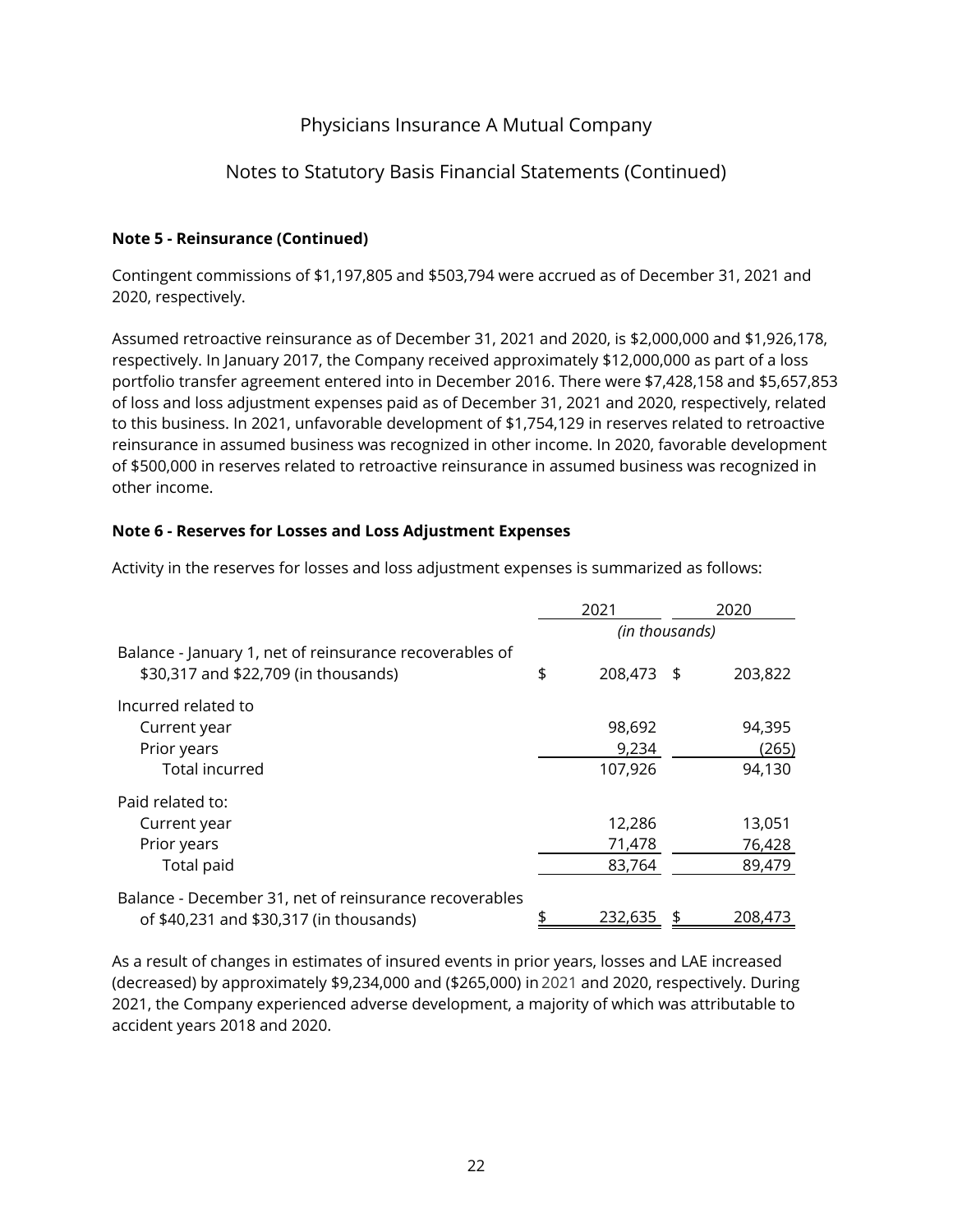## Notes to Statutory Basis Financial Statements (Continued)

#### **Note 7 - Federal Income Taxes**

The Company's federal income tax return is consolidated with its subsidiaries:

- Association Insurance Services, Inc.
- <sup>o</sup> PHYSIS Corporation
- Washington State Physicians Insurance Association, Inc.

The Company has a written tax sharing agreement that sets forth the manner in which the total combined federal income tax is allocated to each entity that is party to the consolidation. Allocation is based on separate return calculations with credit for losses/credits where losses/credits result in an actual reduction of the tax liability of the consolidated group.

The components of the net deferred tax at December 31, 2021 and 2020 are as follows:

| December 31, 2021                           | Ordinary        | Capital                        | Total           |
|---------------------------------------------|-----------------|--------------------------------|-----------------|
| Gross deferred tax asset                    | 6,847,317<br>\$ | \$<br>÷.                       | 6,847,317<br>\$ |
| Gross deferred tax liabilities              | (852, 530)      | (10, 813, 022)                 | (11,665,552)    |
| Net deferred tax asset (liability)          | 5,994,787       | (10, 813, 022)                 | (4,818,235)     |
| Nonadmitted deferred tax asset              |                 |                                |                 |
| Admitted net deferred tax asset (liability) | 5,994,787       | \$ (10,813,022)                | \$ (4,818,235)  |
|                                             |                 |                                |                 |
| December 31, 2020                           | Ordinary        | Capital                        | Total           |
| Gross deferred tax asset                    | 8,199,470<br>\$ | \$<br>$\overline{\phantom{0}}$ | 8,199,470<br>\$ |
| Gross deferred tax liabilities              | (1,089,347)     | (9,532,282)                    | (10,621,629)    |
| Net deferred tax asset (liability)          | 7,110,123       | (9,532,282)                    | (2,422,159)     |
| Nonadmitted deferred tax asset              |                 |                                |                 |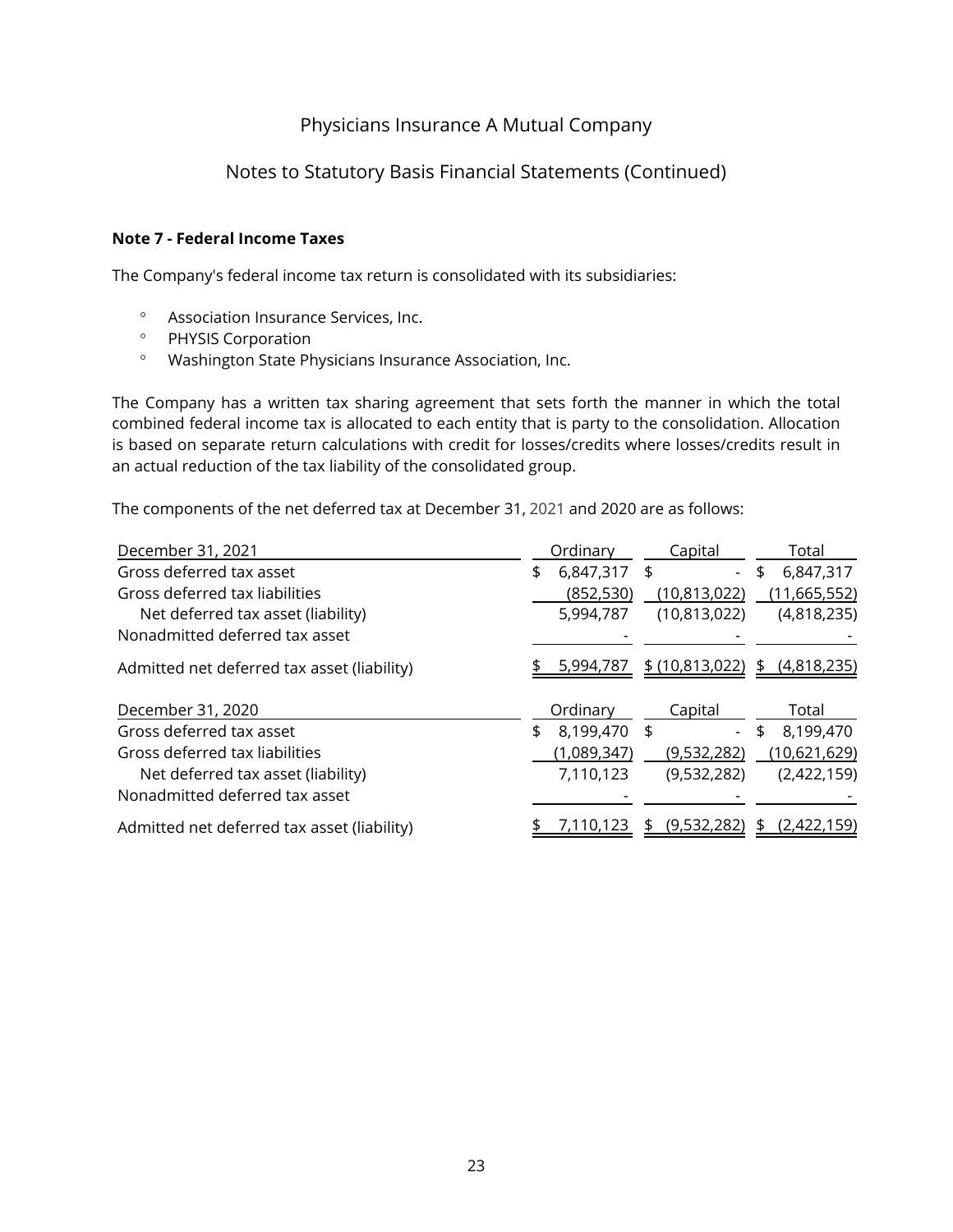### Notes to Statutory Basis Financial Statements (Continued)

#### **Note 7 - Federal Income Taxes (Continued)**

The amount of each component pursuant to SSAP 101 paragraph 11 by tax character at December 31, 2021 and 2020 are as follows:

| December 31, 2021                                        | Ordinary        |               | Capital |    | Total         |
|----------------------------------------------------------|-----------------|---------------|---------|----|---------------|
| Can be recovered through loss carrybacks (11.a.)         | \$<br>1,218,630 | $\frac{1}{2}$ |         | \$ | 1,218,630     |
| Lesser of:                                               |                 |               |         |    |               |
| Expected to be realized following the balance sheet      |                 |               |         |    |               |
| date (11.b.i.)                                           | 2,715,471       |               |         |    | 2,715,471     |
| Adj. gross DTAs allowed per limit threshold (11.b.ii.)   |                 |               |         |    | 43,048,191    |
| Gross DTAs offset against existing DTLs (11.c.)          | 2,913,216       |               |         |    | 2,913,216     |
| DTAs admitted as a result of the application of SSAP 101 | 6,847,317       | \$            |         | \$ | 6,847,317     |
| Ex DTA ACL RBC ratio percentage used to determine        |                 |               |         |    |               |
| recovery period and threshold limit                      |                 |               |         |    | 1,030 %       |
| Amount of adjusted capital and surplus used to           |                 |               |         |    |               |
| determine recovery period and threshold limitation       |                 |               |         |    | \$286,927,320 |
|                                                          |                 |               |         |    |               |
| December 31, 2020                                        | Ordinary        |               | Capital |    | Total         |
| Can be recovered through loss carrybacks (11.a.)         | \$<br>1,758,149 | \$            |         | \$ | 1,758,149     |
| Lesser of:                                               |                 |               |         |    |               |
| Expected to be realized following the balance sheet      |                 |               |         |    |               |
| date (11.b.i.)                                           | 2,968,548       |               |         |    | 2,968,548     |
| Adj. gross DTAs allowed per limit threshold (11.b.ii.)   |                 |               |         |    | 41,483,571    |
| Gross DTAs offset against existing DTLs (11.c.)          | 3,472,773       |               |         |    | 3,472,773     |
| DTAs admitted as a result of the application of SSAP 101 | 8,199,470       | \$            |         | \$ | 8,199,470     |
| Ex DTA ACL RBC ratio percentage used to determine        |                 |               |         |    |               |
| recovery period and threshold limit                      |                 |               |         |    | 983 %         |
| Amount of adjusted capital and surplus used to           |                 |               |         |    |               |
| determine recovery period and threshold limitation       |                 |               |         |    | \$275,890,476 |
|                                                          |                 |               |         |    |               |

The Company did not utilize any reinsurance tax planning or any other tax planning strategies in 2021 or 2020 that had an impact on gross and net deferred tax assets.

There are no temporary differences for which deferred tax liabilities are not recognized.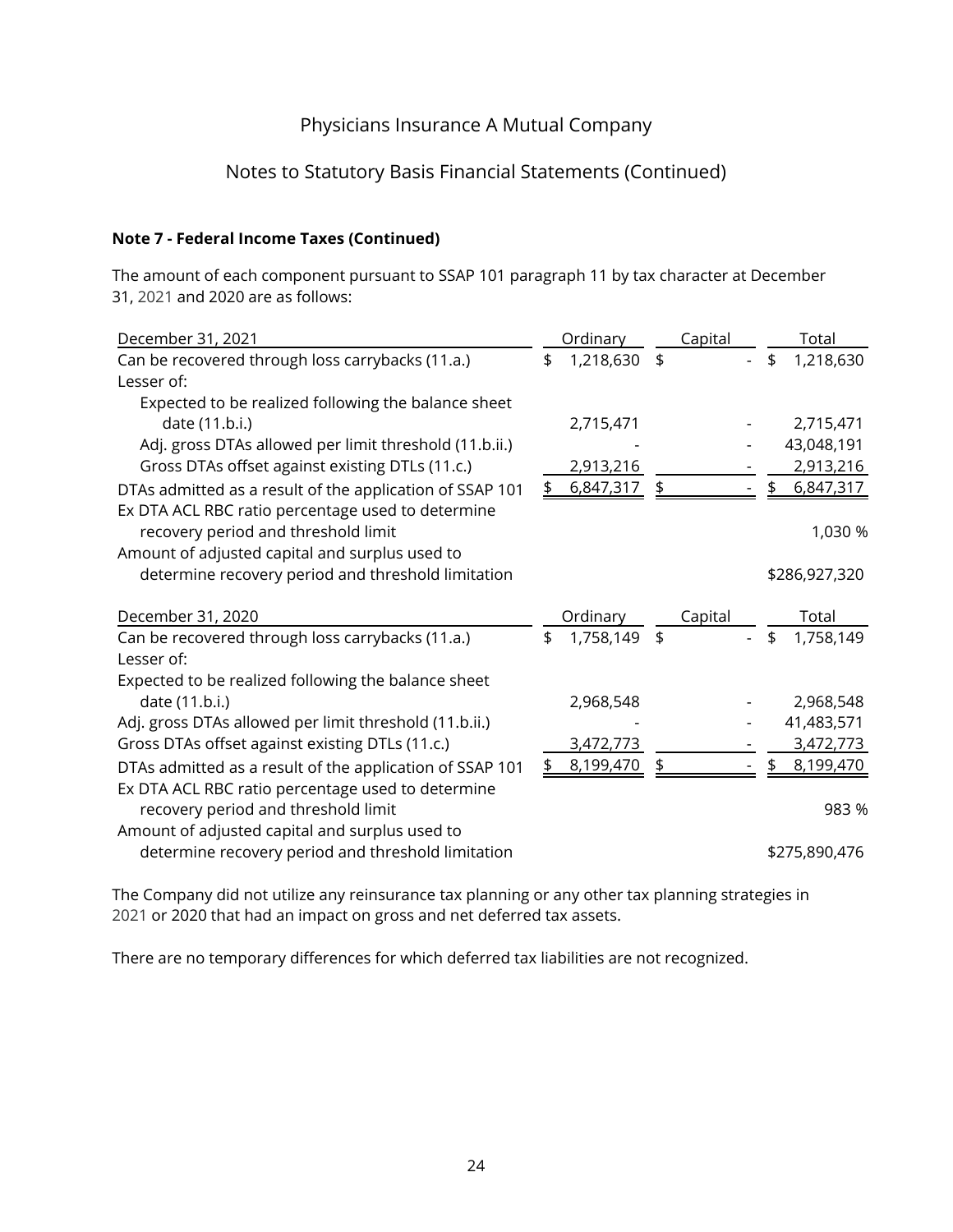## Notes to Statutory Basis Financial Statements (Continued)

## **Note 7 - Federal Income Taxes (Continued)**

Current income taxes incurred consist of the following major components

|                                                             | 2021 |                  | 2020          |            |  |
|-------------------------------------------------------------|------|------------------|---------------|------------|--|
| Current income tax:<br>Federal                              | \$   | $(2,845,206)$ \$ | (1, 253, 318) |            |  |
| Federal income tax on net realized capital gains            |      | 2,650,544        | 2,660,305     |            |  |
| Other, including prior year adjustments                     |      | 6,305            |               | (112, 947) |  |
| Federal and foreign income taxes incurred                   | \$   | $(188, 357)$ \$  | 1,294,040     |            |  |
|                                                             |      |                  |               |            |  |
| The main components of deferred tax amounts are as follows: |      |                  |               |            |  |
|                                                             |      | 2021             | 2020          |            |  |
| <b>Deferred tax assets:</b>                                 |      |                  |               |            |  |
| Ordinary                                                    |      |                  |               |            |  |
| Loss reserve discounting                                    | \$   | 3,819,855 \$     | 3,523,080     |            |  |
| Unearned premium reserves and advance premiums              |      | 1,943,744        | 2,112,338     |            |  |
| Investments                                                 |      | 438,291          | 451,632       |            |  |
| <b>Fixed assets</b>                                         |      | 34,935           | 71,566        |            |  |
| Deferred compensation and benefits accrual                  |      | 113,452          | 220,314       |            |  |
| Intangible assets/goodwill                                  |      |                  | 1,438,937     |            |  |
| Other                                                       |      | 497,040          | 381,603       |            |  |
| Total admitted deferred tax assets                          |      | 6,847,317        | 8,199,470     |            |  |
| <b>Deferred tax liabilities:</b>                            |      |                  |               |            |  |
| Ordinary                                                    |      |                  |               |            |  |
| Depreciation                                                |      | 17,305           | 45,315        |            |  |
| Tax reconciliation act limited risk distributor             |      | 835,225          | 1,044,032     |            |  |
| Total gross ordinary deferred tax liability                 |      | 852,530          | 1,089,347     |            |  |
| Capital                                                     |      |                  |               |            |  |
| Tax effect of unrealized capital gains                      |      | 10,813,022       | 9,532,282     |            |  |
| Total gross capital deferred tax liability                  |      | 10,813,022       | 9,532,282     |            |  |
| Total gross deferred tax liabilities                        |      | 11,665,552       | 10,621,629    |            |  |
| Net deferred tax liabilities                                | \$   | $(4,818,235)$ \$ | (2,422,159)   |            |  |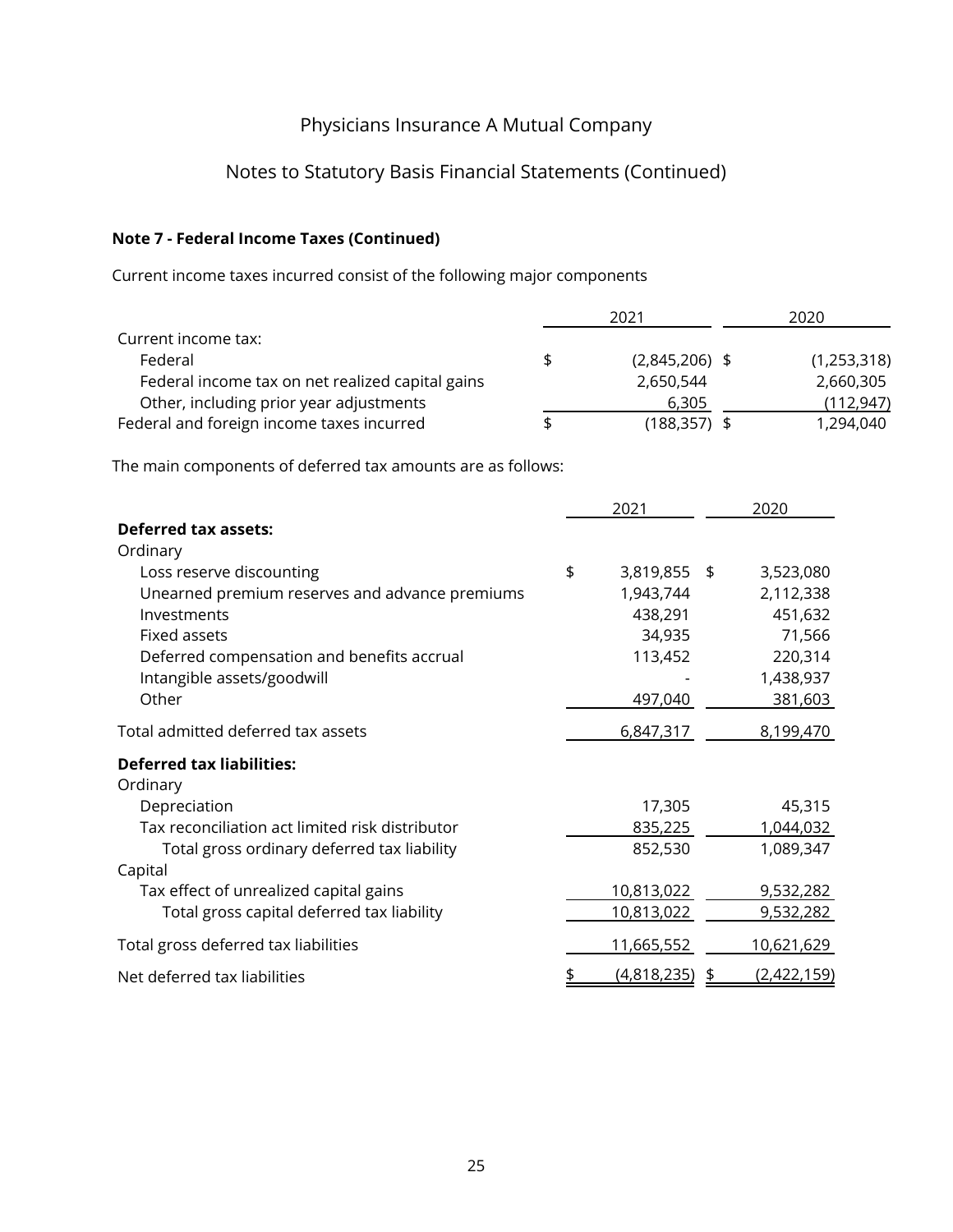## Notes to Statutory Basis Financial Statements (Continued)

#### **Note 7 - Federal Income Taxes (Continued)**

The change in deferred net income taxes comprises the following, exclusive of nonadmitted DTAs:

|                                   | 2021         | 2020                      | Change      |
|-----------------------------------|--------------|---------------------------|-------------|
| Total deferred tax assets         | 6.847.317 \$ | 8,199,470 \$              | (1,352,153) |
| Total deferred tax liabilities    | (11,665,552) | (10,621,629)              | (1,043,923) |
| Net deferred tax liabilities      | (4,818,235)  | $\frac{1}{2}$ (2,422,159) | (2,396,076) |
| Tax effect of unrealized gains    |              |                           | 1,298,343   |
| Change in net deferred income tax |              |                           | (1,097,733) |

The federal income tax expense incurred differs from the amount computed by applying the expected U.S. corporate income tax rate of 21% to income before taxes for the years ended December 31, 2021 and 2020. In both years, the significant items causing this difference were taxexempt interest income, dividends received deduction, and change in nonadmitted assets.

The following are income taxes incurred in the current and prior years that will be available for recoupment in the event of future net losses:

|      | Amount                   |
|------|--------------------------|
| 2021 | $\overline{\phantom{a}}$ |
| 2020 | \$ 1,413,292             |

The Company has no admitted deposits under Section 6603 of the Internal Revenue Code.

The Company has no tax loss contingency. Interest and penalty related to unrecognized tax benefits are recorded in the income statement. The Company has no accrued interest and penalty recorded and does not anticipate any significant changes to the total unrecognized tax liabilities within the next twelve months.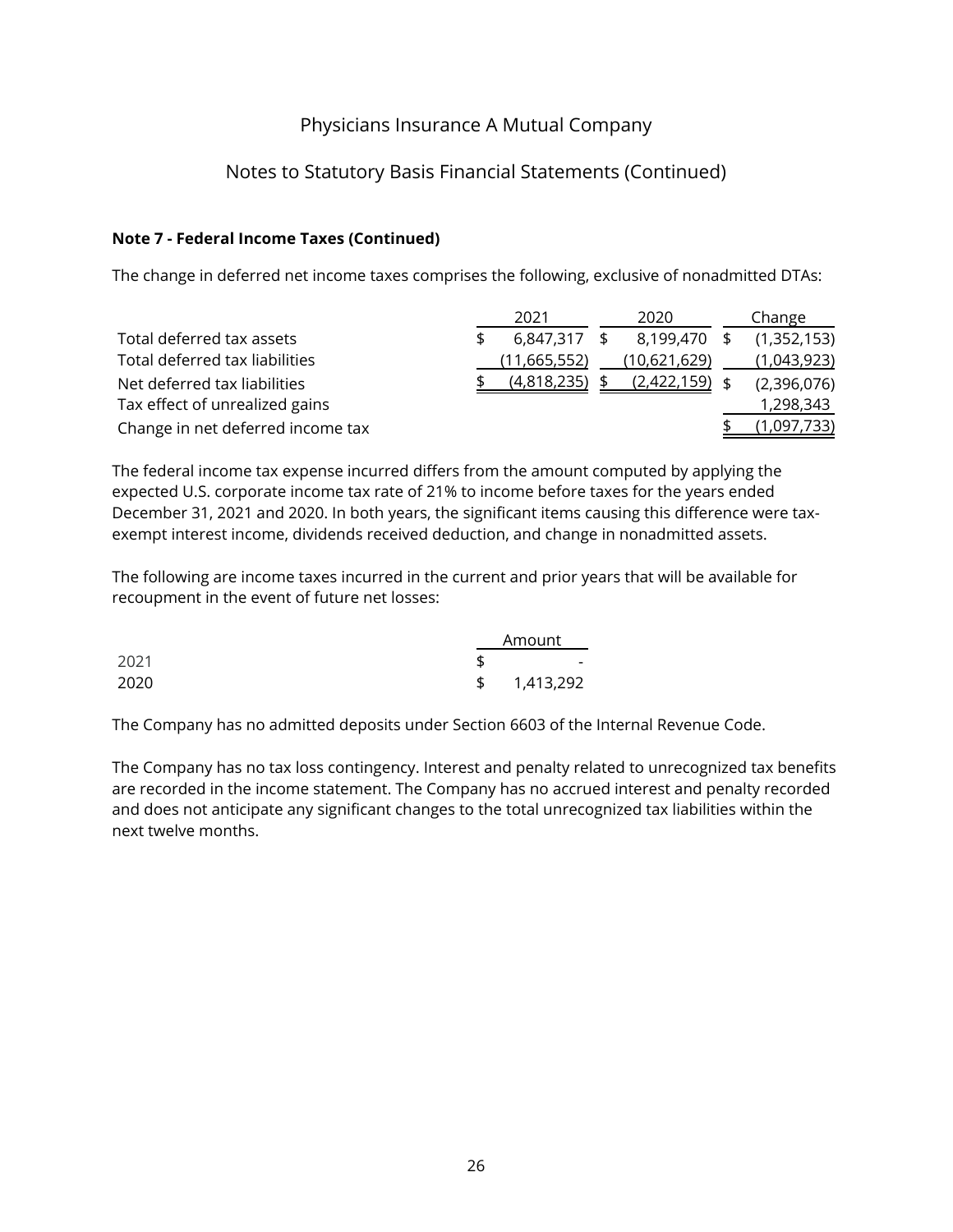## Notes to Statutory Basis Financial Statements (Continued)

#### **Note 8 - Other Underwriting Expenses**

The major components of underwriting expenses incurred during 2021 and 2020 were as follows:

|                                      | 2021             | 2020             |
|--------------------------------------|------------------|------------------|
| Net commissions and brokerage        | \$<br>11,094,854 | \$<br>15,943,550 |
| Advertising                          | 49,967           | 40,670           |
| Board, bureaus, and associations     | 570,568          | 578,863          |
| Surveys and underwriting reports     | 572              | 693              |
| Salaries and related items           | 5,994,408        | 6,492,603        |
| Employee relations and welfare       | 1,651,953        | 1,742,813        |
| Insurance                            | 83,256           | 74,902           |
| Directors' fees                      | 246,298          | 265,846          |
| Travel and travel items              | 131,740          | 204,856          |
| Rent and rent items                  | 492,505          | 430,063          |
| Equipment                            | 526,720          | 570,665          |
| Depreciation expense                 | 142,200          | 162,579          |
| Printing and stationary              | 166,188          | 177,932          |
| Postage and telephone                | 85,652           | 85,936           |
| Legal and auditing                   | 431,526          | 360,486          |
| Taxes, licenses, and fees            | 2,209,974        | 2,389,506        |
| Other consultants fees               | 805,259          | 866,754          |
| Other underwriting expenses incurred | 24,683,640       | 30,388,717       |

#### **Note 9 - Employee Benefit and Deferred Compensation Plans**

The Company's employees are covered by two defined contribution plans. One plan requires no employee contribution, and the Company contributes 10% of eligible compensation to the plan. The second plan allows employee contributions, and 100% of those contributions are matched by the Company up to a maximum of 6.6% of eligible compensation. Employees vest 20% per year in employer contributions over the first five service years and vest immediately in all employer contributions upon completion of five service years. The Company's contribution to these plans was \$2,002,926 and \$2,043,474 for 2021 and 2020, respectively.

Deferred compensation agreements have been entered into with certain members of the Board of Directors and nondirector committee members. Amounts recorded as a liability in accordance with those agreements as of December 31, 2021 and 2020, were \$0 and \$131,873, respectively.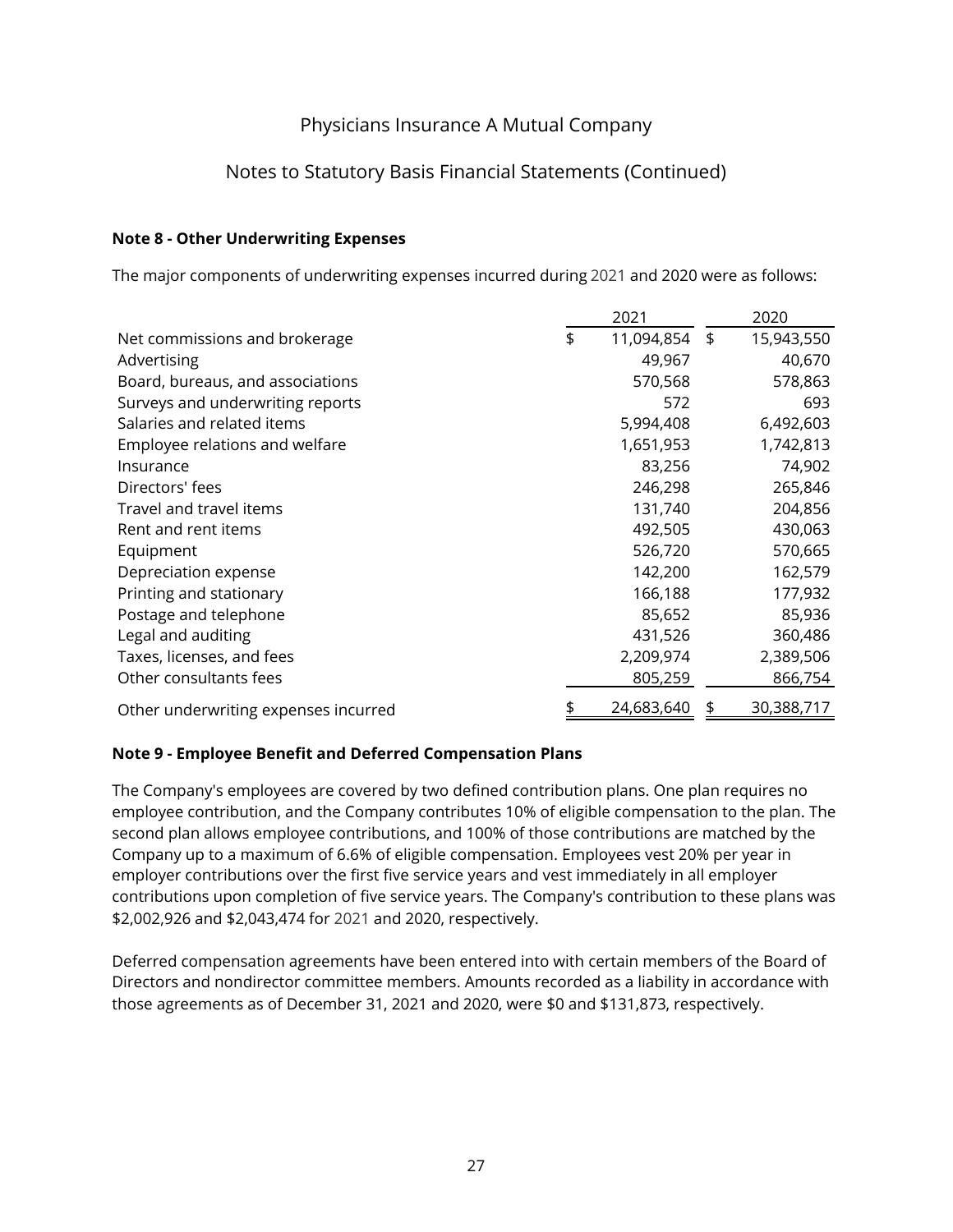## Notes to Statutory Basis Financial Statements (Continued)

#### **Note 10 - Commitment and Contingencies**

The Company leases office facilities and certain equipment under noncancelable operating leases through 2033, with certain leases having a renewal option for one five-year period. Annual rental expense under these lease agreements was \$1,022,323 and \$918,574 in 2021 and 2020, respectively.

Future minimum commitments under these leases as of December 31, 2021, are as follows:

| 2022       | \$<br>716,028 |
|------------|---------------|
| 2023       | 679,264       |
| 2024       | 828,702       |
| 2025       | 845,279       |
| 2026       | 862,185       |
| Thereafter | 5,709,356     |
| Total      | 9,640,814     |

The Company is subject to guaranty fund and other assessments by the states in which it writes business. As of December 31, 2021 and 2020, the Company expensed \$3,089 and \$0, respectively, in guaranty fund assessments.

Lawsuits against the Company for matters other than insurance claims occasionally arise in the ordinary course of business. Management believes that losses to the Company resulting from such matters, if any, will not have a material adverse effect on the Company's financial condition or results of operations

#### **Note 11 - Nonadmitted Assets**

The major components of non-admitted assets as of December 31, 2021 and 2020 are as follows:

|                       | 2021 |           | 2020 |           | Change |            |
|-----------------------|------|-----------|------|-----------|--------|------------|
| Fixed assets          | \$   | 166,357   |      | 340,792   | S      | (174, 435) |
| Premium receivable    |      | 168,703   |      | 93,233    |        | 75,470     |
| Other invested assets |      | 1,639,298 |      | 942,726   |        | 696,572    |
| Prepaid expenses      |      | 665,569   |      | 602,408   |        | 63,161     |
| Common stock          |      | 40,034    |      | 388,435   |        | (348,401)  |
| Totals                |      | 2,679,961 |      | 2,367,594 |        | 312,367    |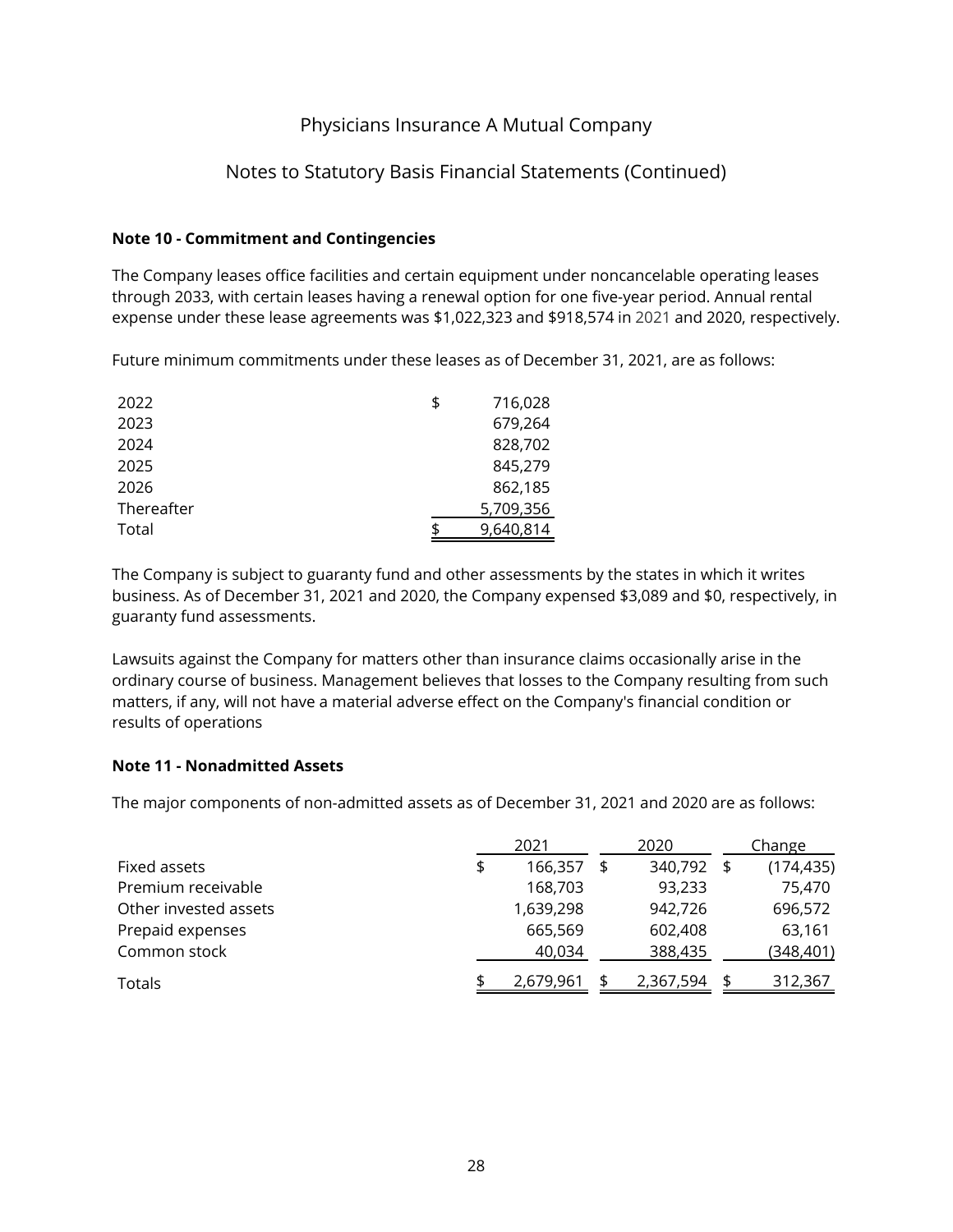## Notes to Statutory Basis Financial Statements (Continued)

#### **Note 12 - Policyholders' Surplus**

The directors of a domestic mutual insurer may from time to time apportion and pay dividends to its members only out of that part of its surplus funds that are in excess of its required minimum surplus and that represent net realized savings and net realized earnings from its business. Without the prior written consent of the Department, the Company is not permitted to issue dividends in 2022. Dividends declared and paid were \$0 and \$5,001,642 during 2021 and 2020, respectively.

The Company is subject to risk-based capital (RBC) requirements of the NAIC, which require that certain amounts of capital be maintained. As of December 31, 2021 and 2020, the Company's RBC exceeded the required amount.

#### **Note 13 - Related Party Transactions**

Through December 31, 2019, Western Professional Insurance Company (WPIC) was a wholly owned subsidiary of Pl. On December 31, 2019, PI sold two-thirds of WPIC common stock to COPIC Insurance Company (COPIC) and Michigan Professional Insurance Exchange (MPIE) in a transaction that was approved by the Washington Office of Insurance Commissioner (OIC). WPIC changed its name to Alestri Insurance Company effective as of January 1, 2020. On December 7, 2020 PI entered into an agreement to sell its remaining one-third share of Alestri to COPIC and MPIE during the first quarter of 2021 for \$2,000,000. The Company realized a \$500,000 loss on the sale of Alestri recorded in net realized capital gains in the accompanying statutory basis statements of income.

PI is the primary reinsurer for its affiliate, MedChoice RRG, which writes MPL business nationally and participates as a reinsurer for independent MPL insurers and RRGs.

As described in Note 4, the Company has provided \$3,000,000 in surplus notes to capitalize MedChoice RRG since 2016. No new surplus notes were provided in 2021 or 2020.

See Note 7 for discussion of the tax-sharing agreement.

As of December 31, 2021 and 2020, the Company had receivables from affiliates of \$1,149,775 and \$1,003,932, respectively.

#### **Note 14 - Risks and Uncertainties**

The Company invests in various investment securities. Investment securities are exposed to various risks such as interest rate, market, liquidity, and credit risk. Due to the level of risk associated with certain investment securities, it is at least reasonably possible that changes in the values of investment securities may occur in the near term and those changes could materially affect the amounts reported on the accompanying statutory basis balance sheets.